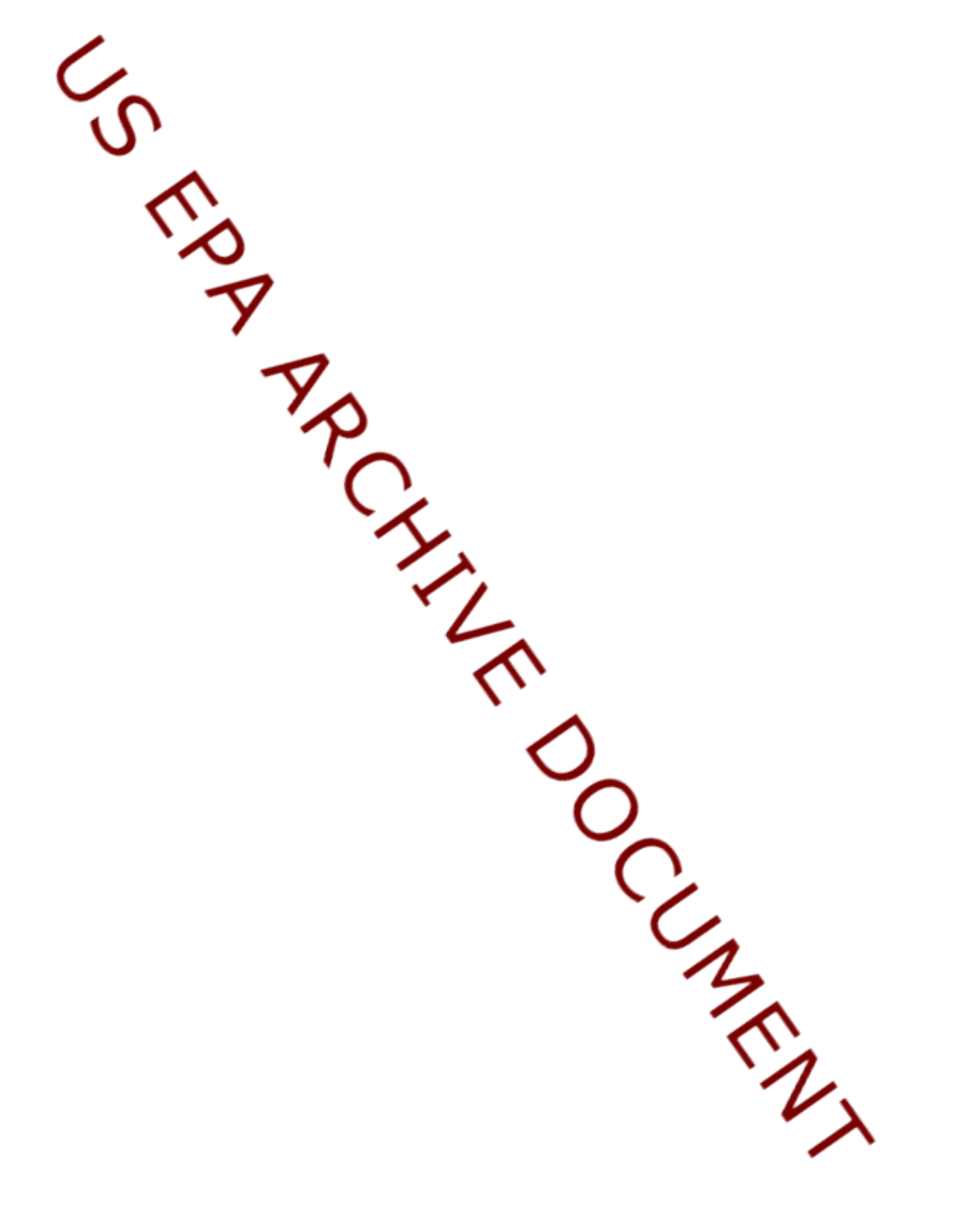# **Environmental Technology Verification Program**  Advanced Monitoring Systems Center

Test/QA Plan for Verification of Multi-Parameter Water Monitors for Distribution Systems

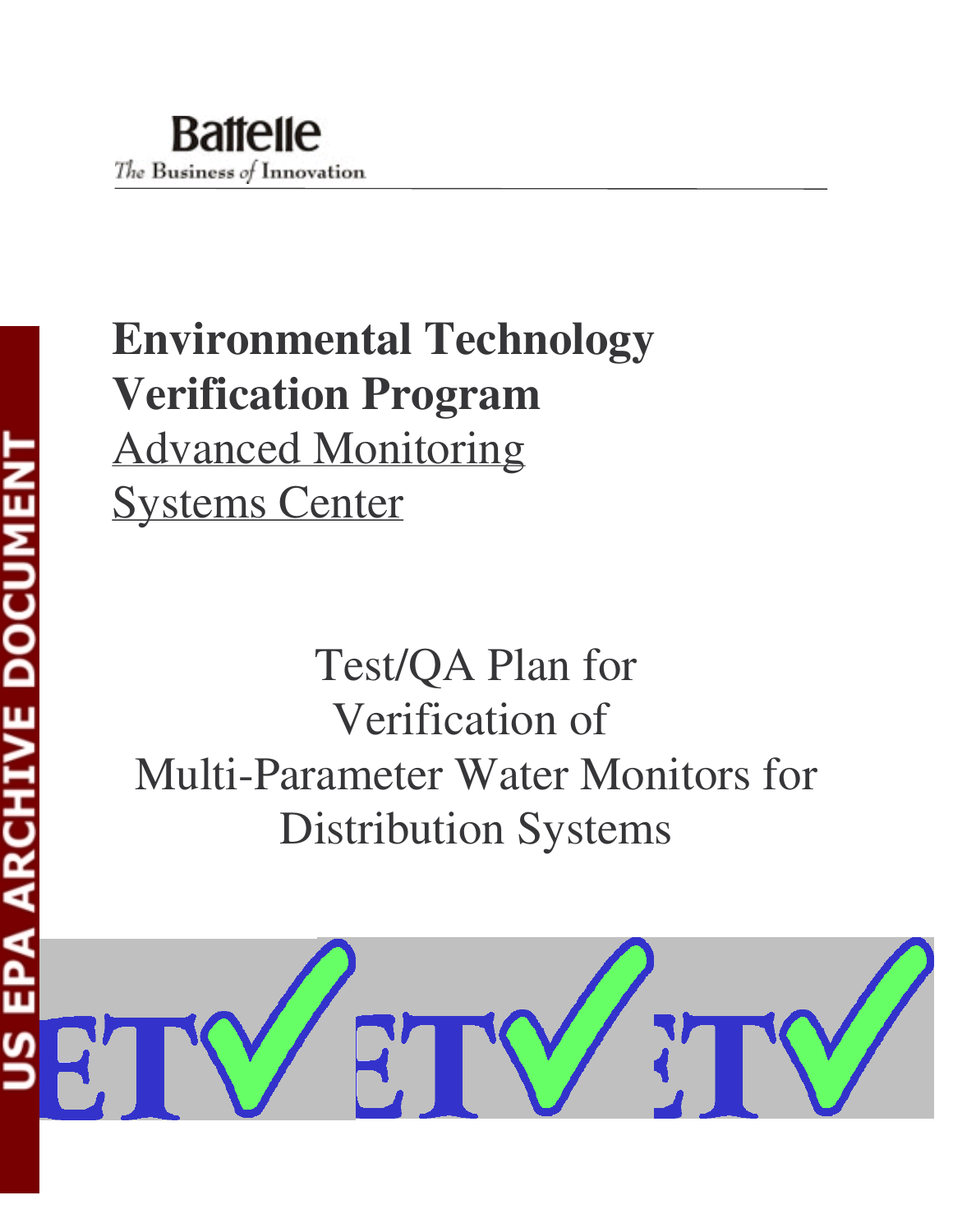## **TEST/QA PLAN**

**for** 

# **Verification of Multi-Parameter Water Monitors for Distribution Systems**

**August 2, 2004** 

**Prepared by** 

**Battelle 505 King Avenue Columbus, OH 43201-2693**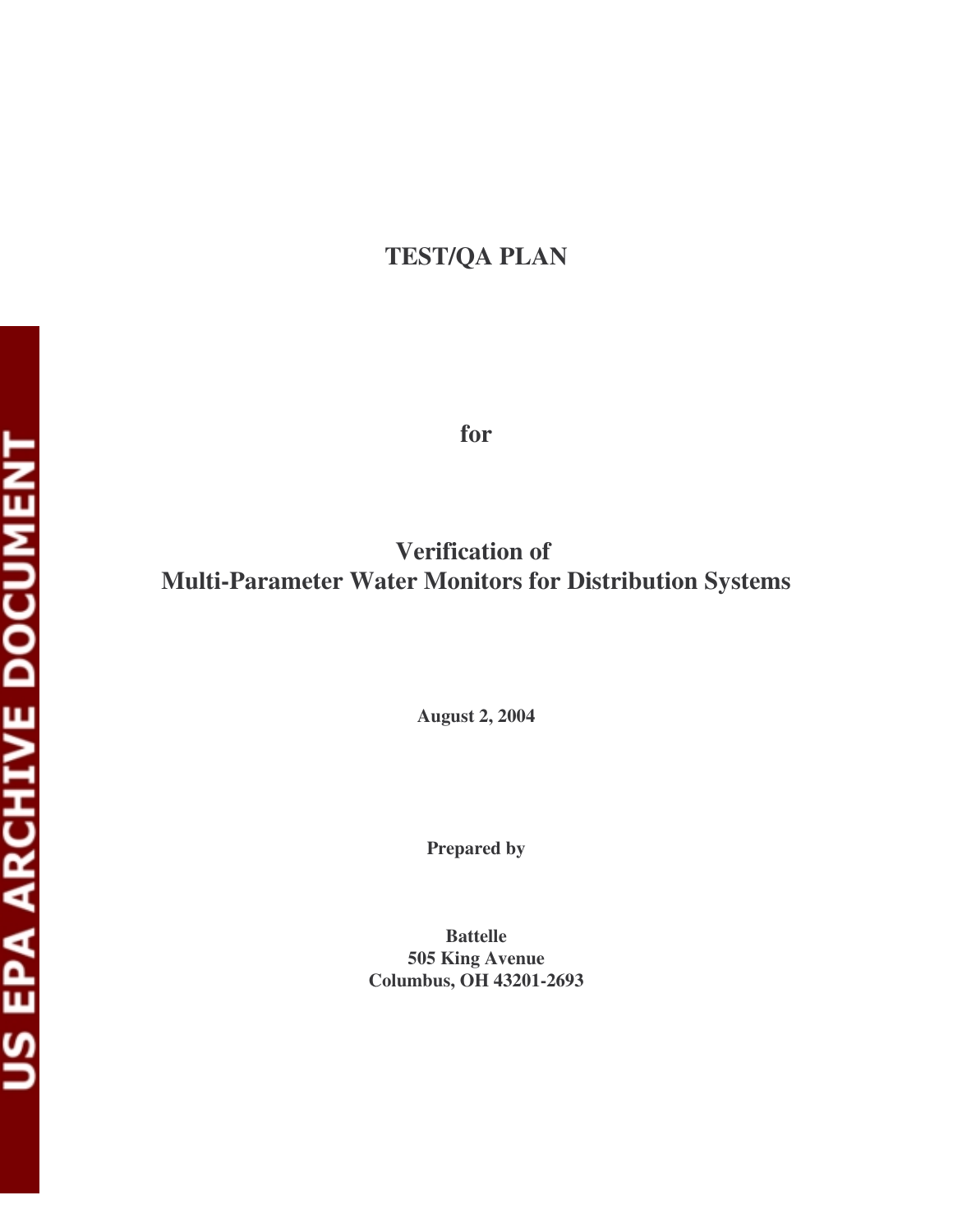#### A2 TABLE OF CONTENTS

#### Section Page

| $\overline{A}$<br>A <sub>1</sub><br>A <sub>2</sub><br>A <sub>3</sub> | PROJECT MANAGEMENT               |
|----------------------------------------------------------------------|----------------------------------|
| A <sub>4</sub>                                                       |                                  |
| A <sub>5</sub>                                                       |                                  |
| A <sub>6</sub>                                                       |                                  |
| A7                                                                   |                                  |
| A8                                                                   |                                  |
| A <sup>9</sup>                                                       |                                  |
| $\mathbf{B}$                                                         | MEASUREMENT AND DATA ACQUISITION |
| B1                                                                   |                                  |
| B <sub>2</sub>                                                       |                                  |
| B <sub>3</sub>                                                       |                                  |
| B <sub>4</sub>                                                       |                                  |
| B <sub>5</sub>                                                       |                                  |
| <b>B6</b>                                                            |                                  |
| B7                                                                   |                                  |
| <b>B8</b>                                                            |                                  |
| <b>B9</b>                                                            |                                  |
| <b>B10</b>                                                           |                                  |
| $\mathcal{C}$                                                        | ASSESSMENT AND OVERSIGHT         |
| C <sub>1</sub>                                                       |                                  |
| C <sub>2</sub>                                                       |                                  |
| D                                                                    | DATA VALIDATION AND USABILITY    |
| D1                                                                   |                                  |
| D2                                                                   |                                  |
| D <sub>3</sub>                                                       |                                  |
| E                                                                    |                                  |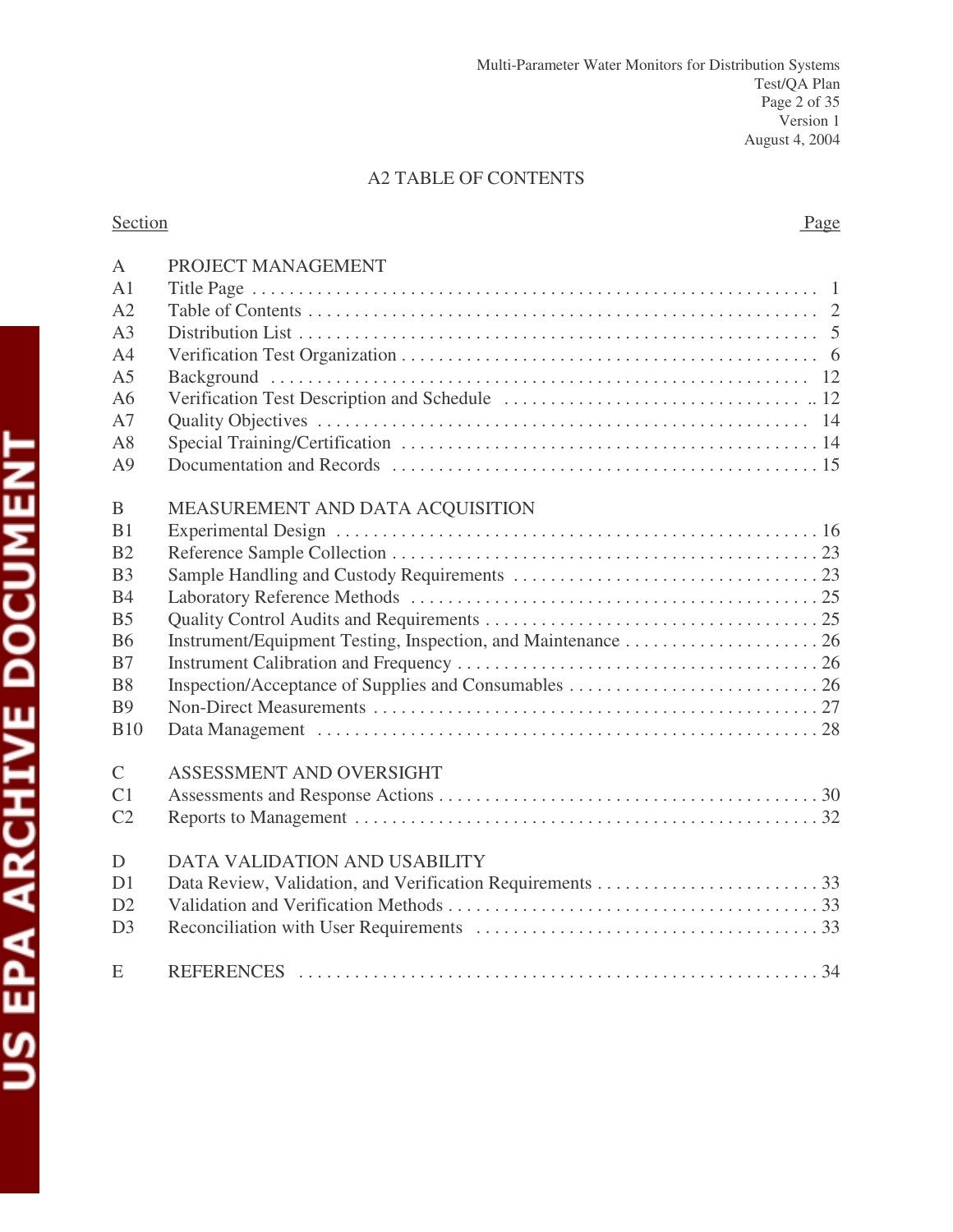#### **List of Figures** Page

### List of Tables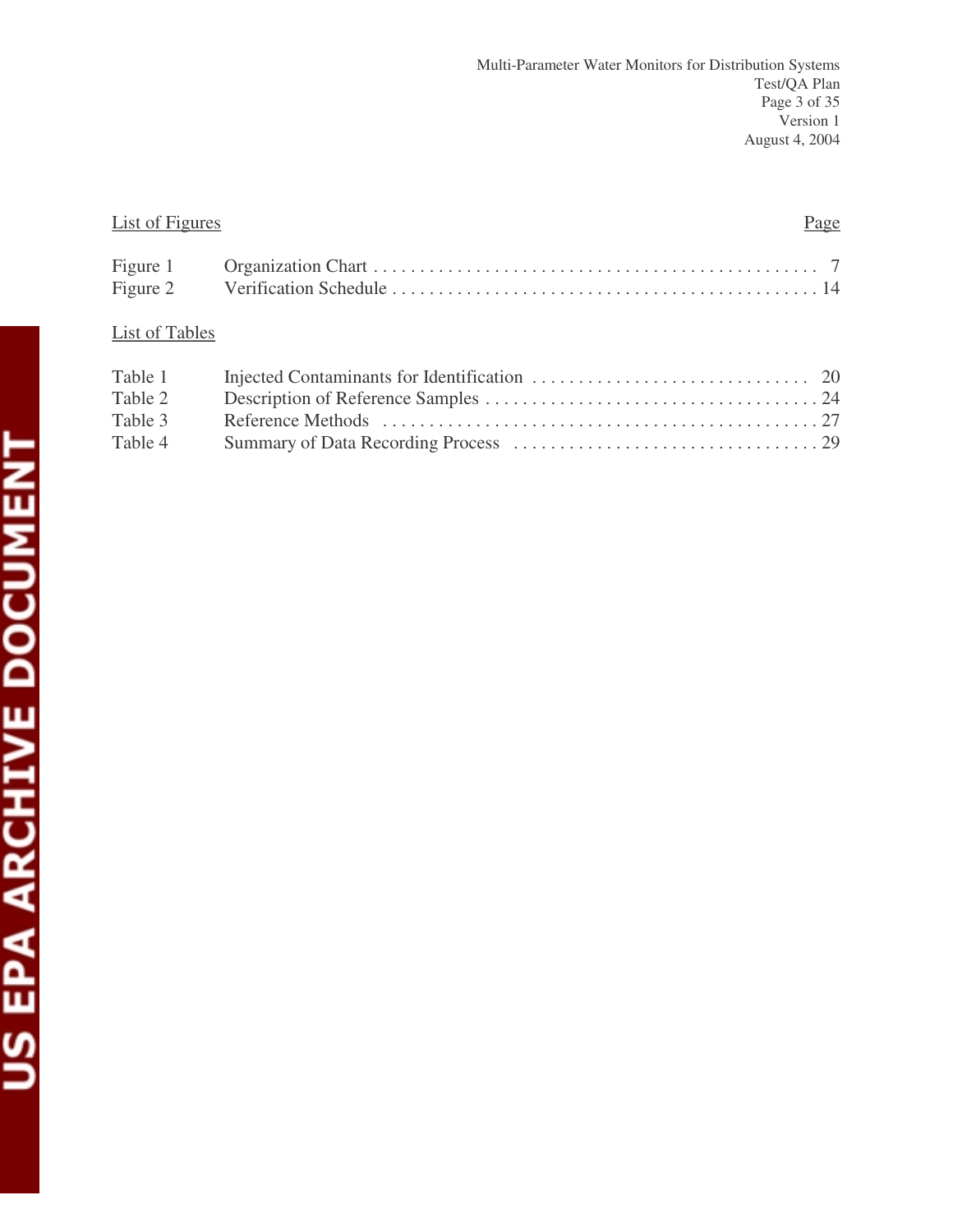### ETV Advanced Monitoring Systems Center

Test/QA Plan for Verification of Multi-Parameter Water Monitors for Distribution Systems

Version 1

August 4, 2004

APPROVAL:

Name \_\_\_\_\_\_\_\_\_\_\_\_\_\_\_\_\_\_\_\_\_\_\_\_\_\_\_\_\_\_\_\_\_\_

Company \_\_\_\_\_\_\_\_\_\_\_\_\_\_\_\_\_\_\_\_\_\_\_\_\_\_\_\_\_\_\_

Date \_\_\_\_\_\_\_\_\_\_\_\_\_\_\_\_\_\_\_\_\_\_\_\_\_\_\_\_\_\_\_\_\_\_\_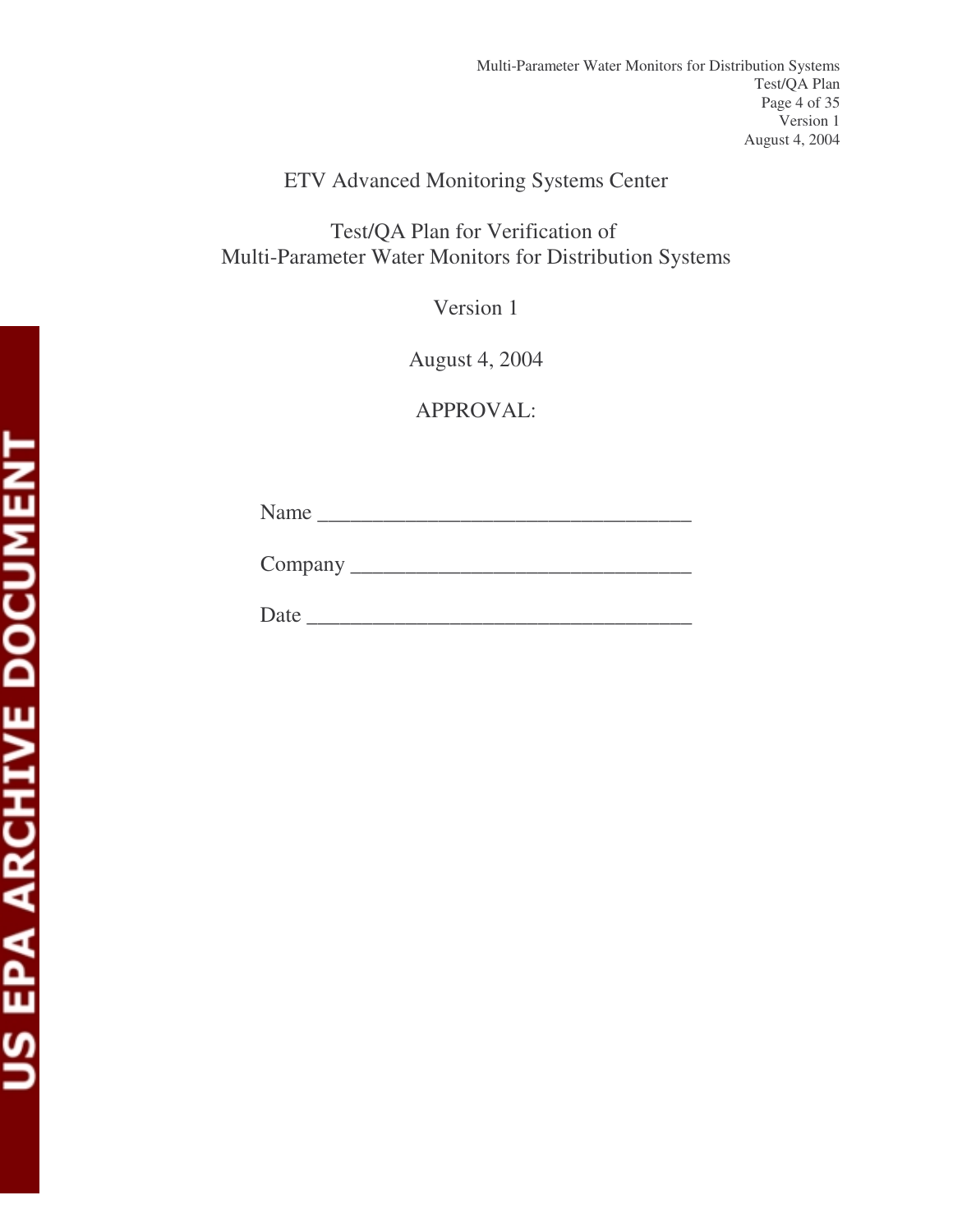#### A3 DISTRIBUTION LIST

Alex Gordon Prominent Fluid Controls Inc. 136 Industry Drive Pittsburgh, PA 15275

Beth Clark Water Security and Technologies, Inc. 159 East Brimfield Road Holland, MA 01521

Jim Standard U.S. Filter 1901 W. Garden Rd. Vineland, NJ 08360

John Becker Analytical Technologies 6 Iron Bridge Drive Collegeville, PA 19426

Richard Baril Rosemount Analytical 2400 Barranca Parkway Irvine, CA 92606

Uwe Michalak Sensicore, Inc. 745 Phoenix Drive Ann Arbor, MI 48108

Daniel Kroll Hach Company 5600 Lindbergh Drive Loveland, CO 80538-8998

Martin Harmless Clarion Sensing Systems 3901 W. 30th St. Indianapolis, IN 46222

Robert Menegotto

Man-Tech Associates 600 Main Street Tonawanda, NY 14150

Elizabeth A. Betz U.S. Environmental Protection Agency-**HEASD** National Exposure Research Laboratory E205-01 EPA Mailroom Research Triangle Park, NC 27711

Robert Fuerst U.S. Environmental Protection Agency-**HEASD** National Exposure Research Laboratory D205-05 EPA Mailroom Research Triangle Park, NC 27711

Karen Riggs Amy Dindal Ryan James Zachary Willenberg Battelle 505 King Ave. Columbus, OH 43201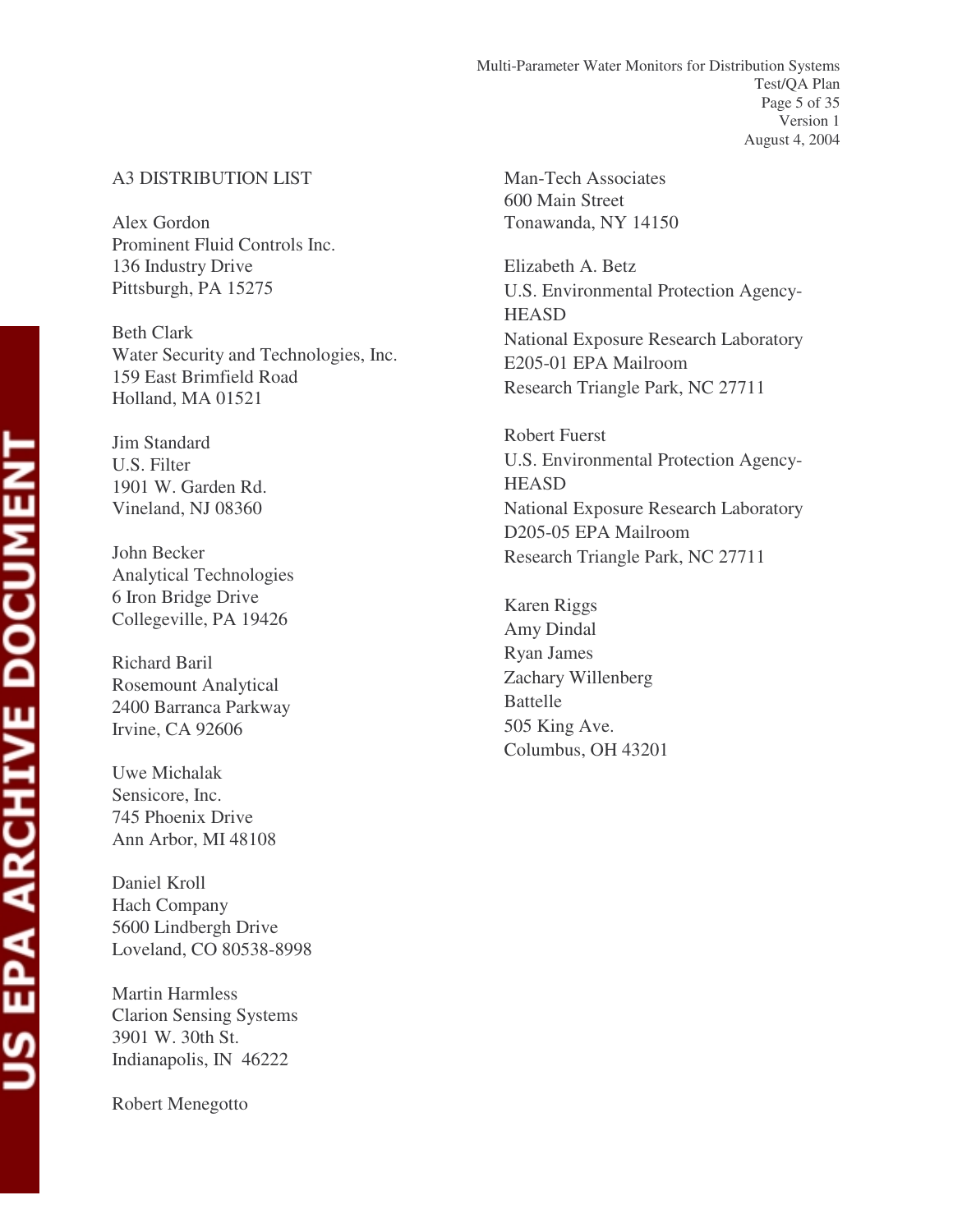#### **SECTION A**

#### **PROJECT MANAGEMENT**

#### **A4 VERIFICATION TEST ORGANIZATION**

The verification test will be conducted under the auspices of the U.S. Environmental Protection Agency (EPA) through the Environmental Technology Verification (ETV) Program. It will be performed by Battelle, which is managing the ETV Advanced Monitoring Systems (AMS) Center through a cooperative agreement with EPA. The scope of the AMS Center covers verification of monitoring technologies for contaminants and natural species in air, water, and soil.

The day to day operations of this verification test will be coordinated and supervised by Battelle personnel, with the participation of the vendors who will be having the performance of their multi-parameter water monitors verified. The testing will occur at the EPA's Testing and Evaluation (T&E) Facility in Cincinnati, Ohio. Staff from the T&E Facility will participate in this test by interfacing the technologies with the T&E Facility pipe loops, which use water from the City of Cincinnati distribution system, performing the reference analyses, and when necessary, altering the conditions of the water within the pipe loops. The pipe loops used for testing are designed to simulate conditions within water distribution systems. Vendor representatives will install, maintain, and operate their respective technologies throughout the test unless they give written consent for Battelle staff to carry out these activities. Quality assurance (QA) oversight will be provided by the Battelle Quality Manager and the EPA AMS Center Quality Manager at her discretion. The organization chart in Figure 1 identifies the responsibilities of the organizations and individuals associated with the verification test. Roles and responsibilities are defined further below.

A4.1 Battelle

Dr. Ryan James is the AMS Center Verification Test Coordinator. In this role, Dr. James will have overall responsibility for ensuring that the technical, schedule, and cost goals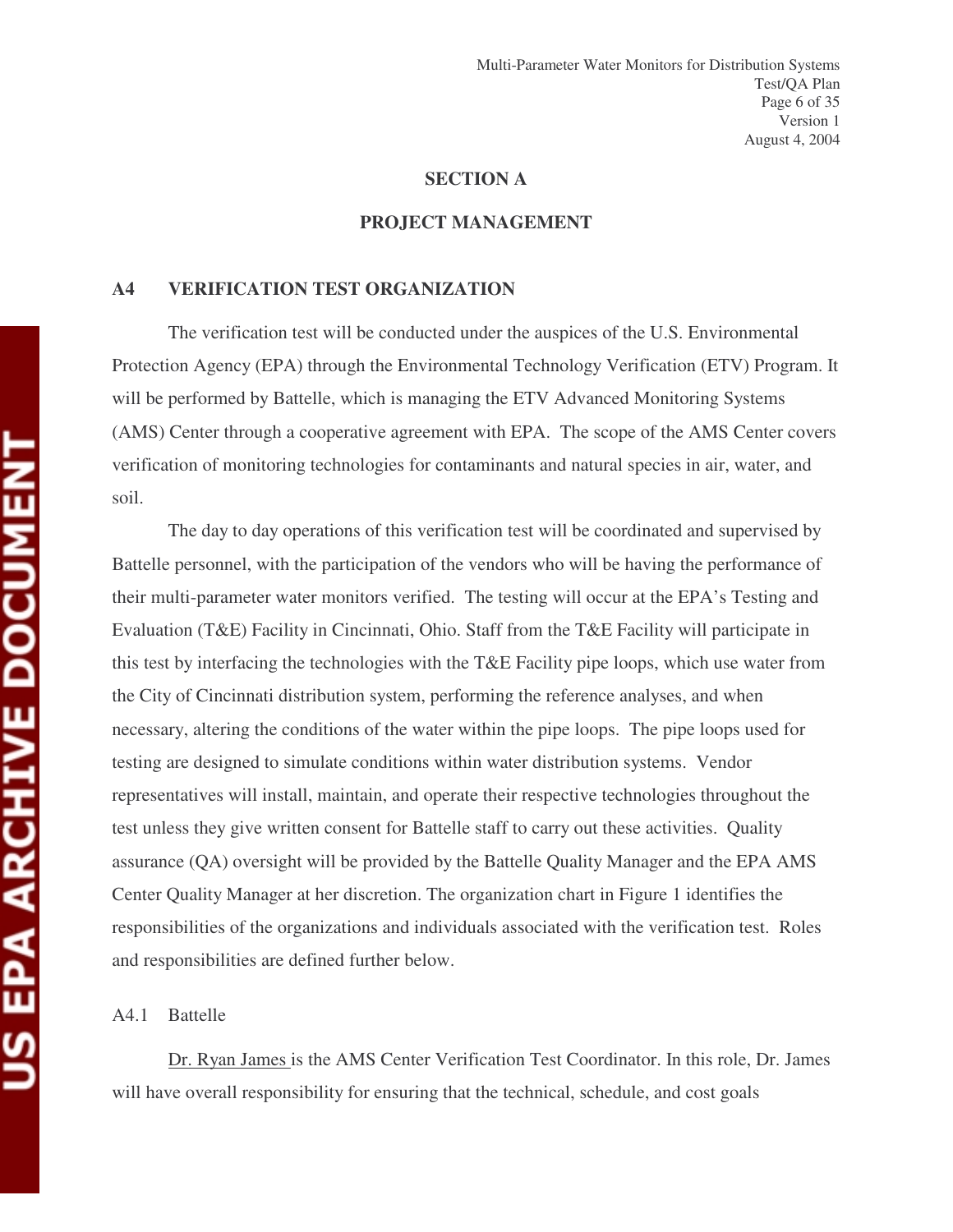

**Figure 1. Organization Chart**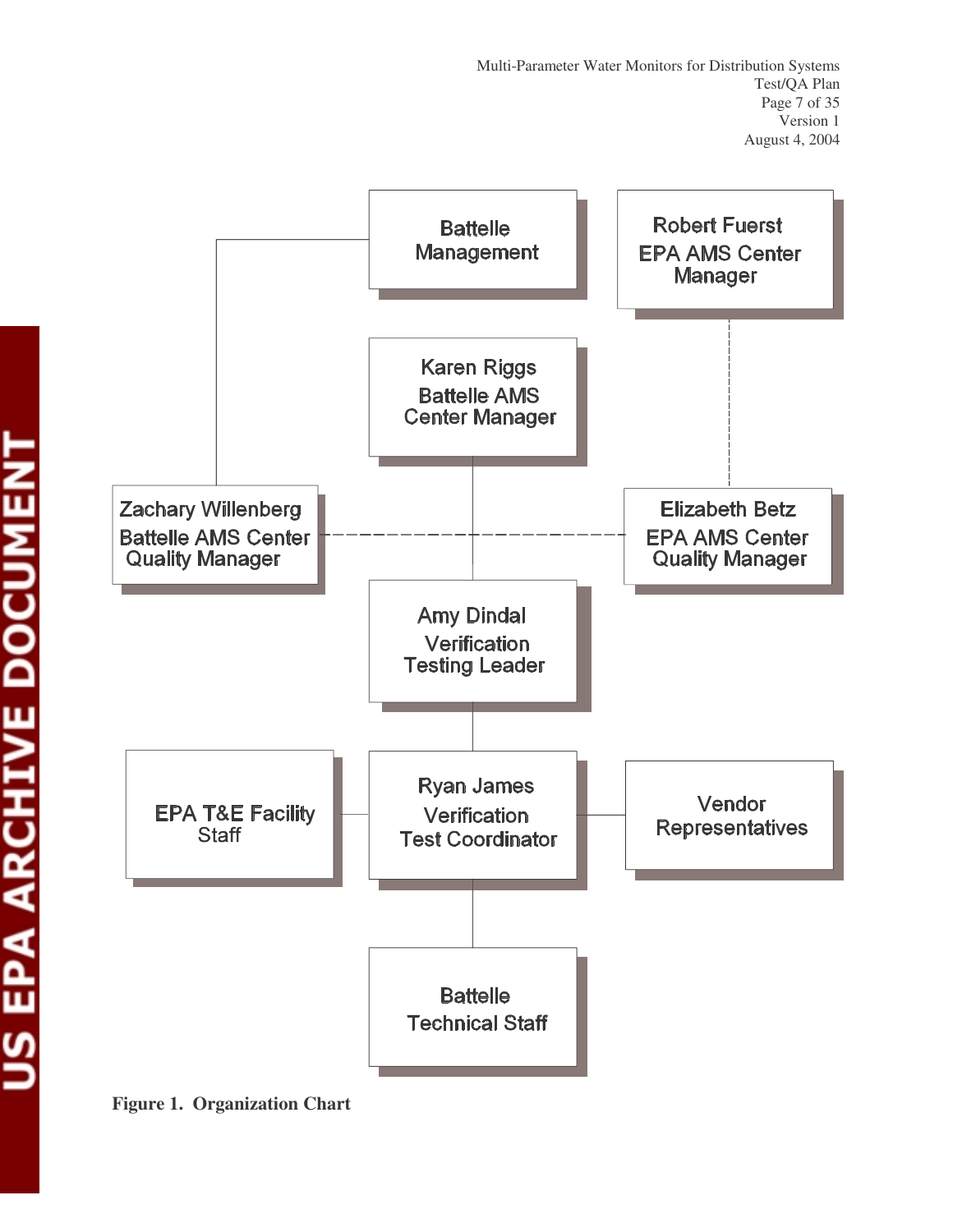established for the verification test are met. Specifically, he will:

- Assemble a team of qualified technical staff to conduct the verification test.
- Direct the team (Battelle, EPA, and  $T&E$  Facility staff) performing the verification test in accordance with the test/QA plan.
- Ensure that all quality procedures specified in the test/QA plan and in the AMS Center Quality Management  $Plan<sup>1</sup> (QMP)$  are followed.
- Prepare the draft and final test/QA plan, verification reports, and verification statements.
- Revise the draft test/QA plan, verification reports, and verification statements in response to reviewers' comments.
- Respond to any issues raised in assessment reports and audits, including instituting corrective action as necessary.
- Serve as the primary point of contact for vendor representatives.
- Coordinate distribution of the final test/QA plan, verification reports, and statements.
- Establish a budget for the verification test and manage staff to ensure the budget is not exceeded.
- Ensure that confidentiality of sensitive vendor information is maintained.

Ms. Amy Dindal is a Verification Testing Leader for the AMS Center. Ms. Dindal will provide technical guidance and oversee the various stages of verification testing. She will

- Support Dr. James in preparing the test/QA plan and organizing the testing.
- Review the draft and final test/QA plan.
- Review the draft and final verification reports and verification statements.

Ms. Karen Riggs is Battelle's manager for the AMS Center. Ms. Riggs will

- Review the draft and final test/QA plan.
- Review the draft and final verification reports and verification statements.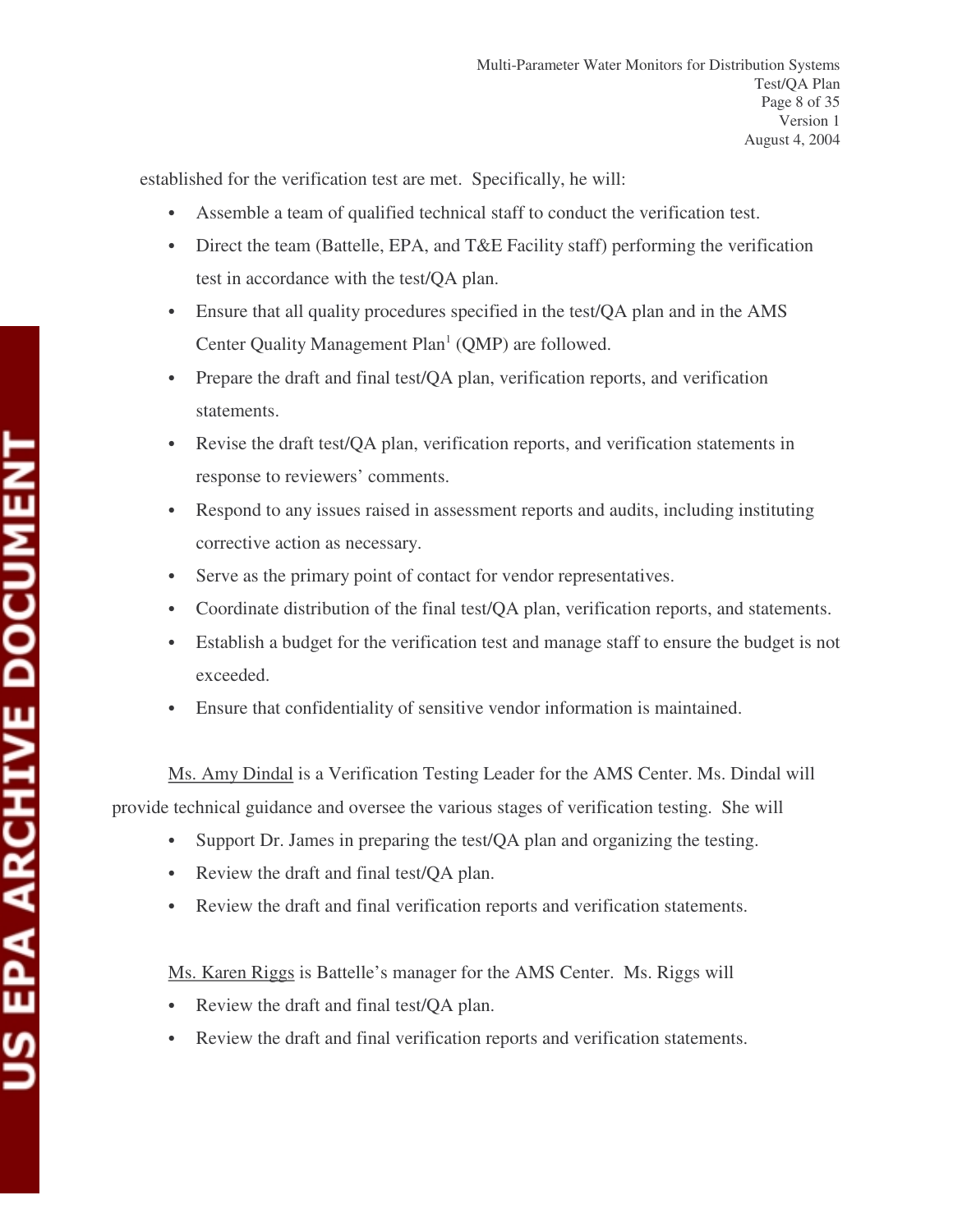- Ensure that necessary Battelle resources, including staff and facilities, are committed to the verification test.
- Ensure that confidentiality of sensitive vendor information is maintained.
- Support Dr. James in responding to any issues raised in assessment reports and audits.
- Maintain communication with EPA's technical and quality managers.
- Facilitate a stop work order if Battelle or EPA QA staff discovers adverse findings that will compromise test results.

Battelle Technical Staff will conduct the testing of the multi-parameter water monitors during the verification test. Battelle staff will be on-site at the EPA T&E Facility during the entire verification test. The responsibilities of the technical staff will be to:

- Maintain and operate the technologies if desired by the vendors and proper training is provided.
- Collect the reference samples from the distribution system.
- Prepare contaminant solutions for injection into the T&E Facility pipe loops.
- Perform the verification testing as described in the test/QA plan.
- Make qualitative observations about the maintenance and operation of the multiparameter water monitors.
- Collect the data from each multi-parameter water monitor and transmit it to the Verification Test Coordinator on a daily basis.
- Troubleshoot any problems with the multi-parameter water monitors and communicate them to the Verification Test Coordinator immediately.

Mr. Zachary Willenberg is Battelle's Quality Manager for the AMS Center. Mr. Willenberg will:

- Review the draft and final test/QA plan.
- Conduct a technical systems audit once during the verification test, or designate other QA staff to conduct the audit.
- Audit at least  $10\%$  of the verification data.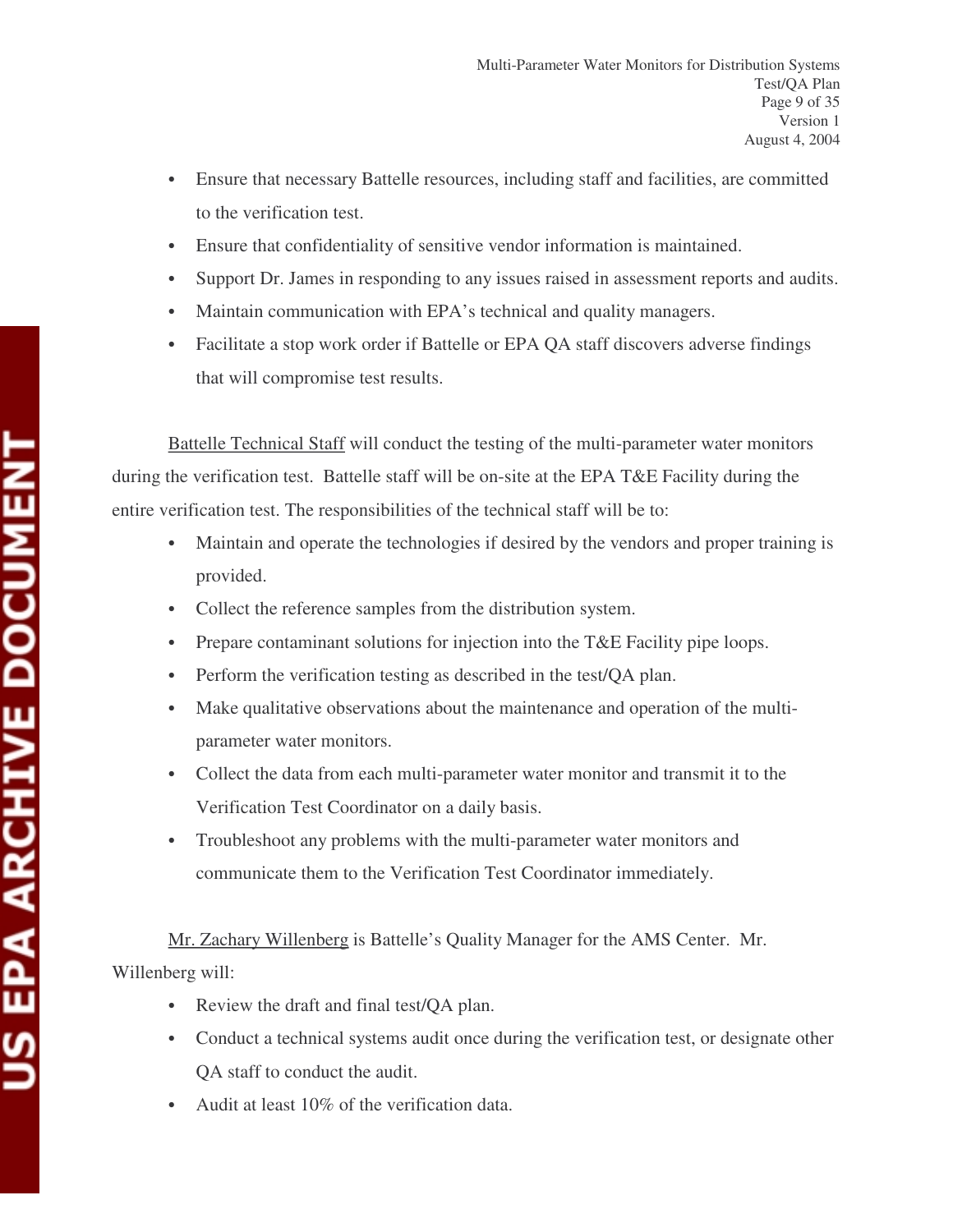- Prepare and distribute an assessment report for each audit.
- Verify implementation of any necessary corrective action.
- Issue a stop work order if self audits indicate that data quality is being compromised; notify Battelle's AMS Center Manager if a stop work order is issued.
- Provide a summary of the QA/QC activities and results for the verification reports.
- Review the draft and final verification reports and verification statements.
- Assume overall responsibility for ensuring that the test/QA plan is followed.

#### A4.2 Vendors

The responsibilities of the vendor representatives are as follows:

- Review the draft test/QA plan.
- Approve the test/QA plan prior to test initiation.
- Provide two off-the-shelf multi-parameter water monitors for evaluation during the verification test.
- Provide all other equipment/supplies/reagents/consumables needed to operate their monitors for the duration of the verification test.
- Either supply a representative to install, maintain, and operate their technology throughout the test, or provide written consent and instructions for Battelle staff to carry out these activities.
- Provide written instructions for operation of multi-parameter water monitors, including a daily checklist of maintenance activities.
- Review the draft verification report and statement.

#### A4.3 EPA

EPA's responsibilities in the AMS Center are based on the requirements stated in the "Environmental Technology Verification Program Quality Management Plan" (EPA QMP)<sup>2</sup>. The roles of the specific EPA staff are as follows: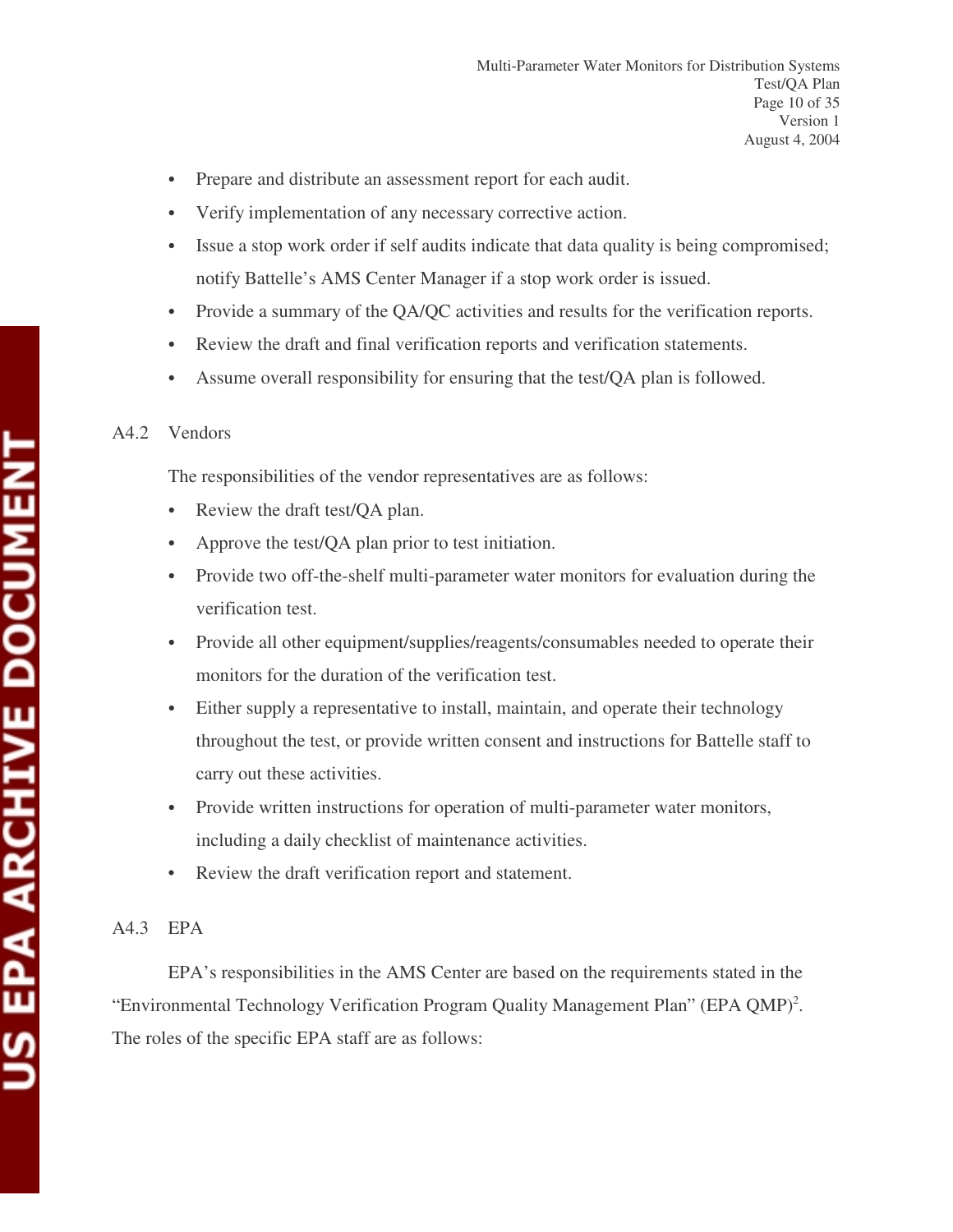Ms. Elizabeth Betz is EPA's AMS Center Quality Manager. For the verification test, Ms. Betz will:

- Review the draft test/ $QA$  plan.
- Perform at her option one external technical system audit during the verification test.
- Notify the EPA AMS Center Manager of the need for a stop work order if external audit indicates that data quality is being compromised.
- Prepare and distribute an assessment report summarizing results of external audit.
- Review draft verification reports and statements.

Mr. Robert Fuerst is EPA's manager for the AMS Center. Mr. Fuerst will:

- Review the draft test/QA plan.
- Approve the final test/QA plan.
- Review the draft verification reports and statements.
- Oversee the EPA review process for the verification reports and statements.
- Coordinate the submission of verification reports and statements for final EPA approval.

Mr. Roy Haught is the Branch Chief at EPA's Water Quality Management Branch within the Office of Research and Development, National Risk Management Research Laboratory. Dr. Haught will host the verification test at EPA's T&E Facility and:

- Provide Battelle and vendor personnel access to the T&E Facility during the verification test.
- Provide T&E Facility technical staff (EPA or contractor) to assist in interfacing the multi-parameter water monitors with the distribution system.
- Provide T&E Facility technical staff (EPA or contractor) and equipment to perform standard laboratory reference method analyses of the water quality parameters being measured by the multi-parameter water monitors.
- Provide all reference measurement data to Battelle electronically, in mutually agreed upon format.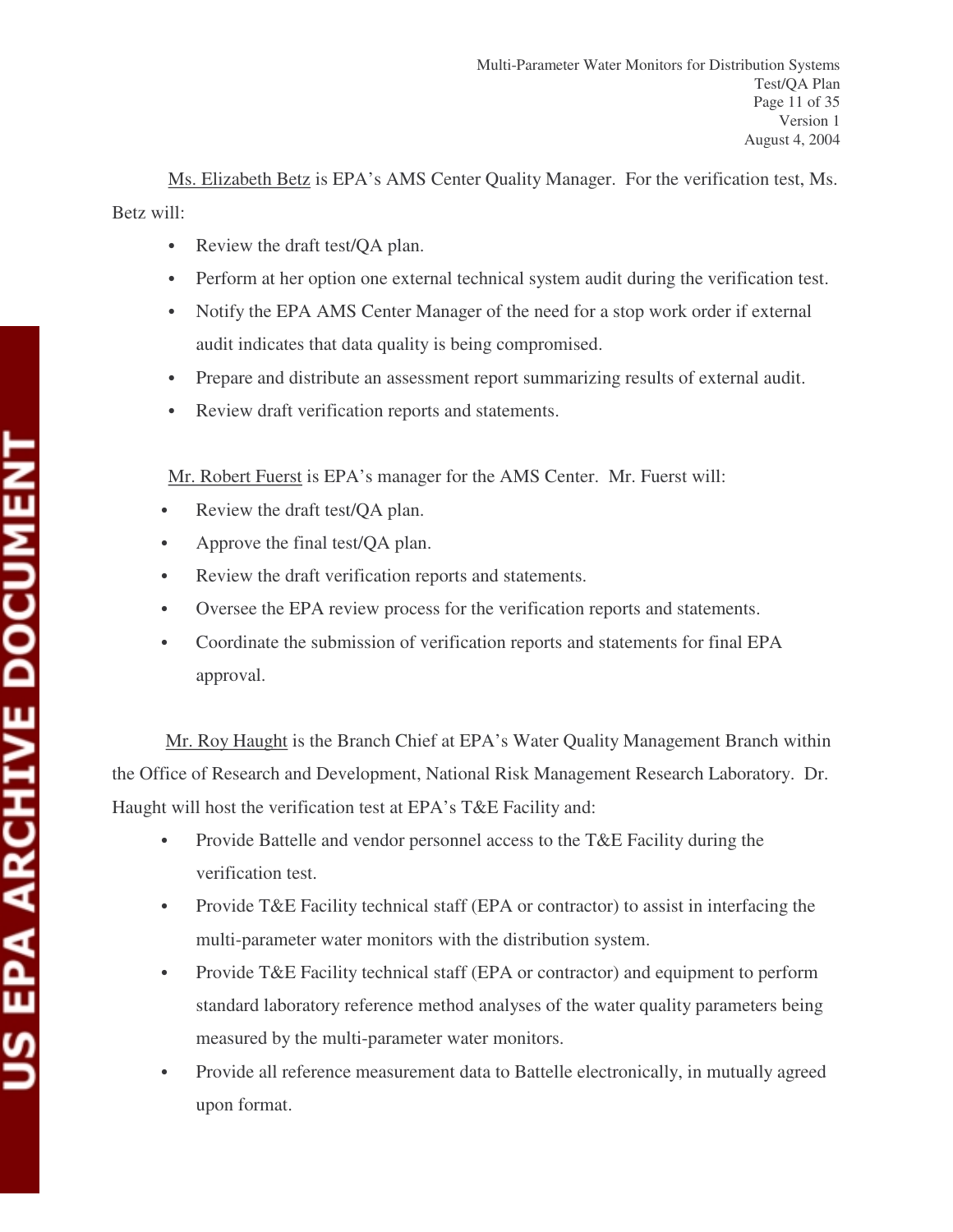- Provide T&E Facility technical staff (EPA or contractor) and equipment to control the flow of pipe loop water as directed by the test/QA plan or the Verification Test Coordinator.
- Provide T&E Facility technical staff (EPA or contractor) and equipment to change the conditions of the pipe loop water as directed by the test/QA plan or the Verification Test Coordinator.
- Provide training records and information, upon request, regarding education and experience of each EPA or contractor staff involved in the verification test.
- Assist in Battelle's reporting of the reference measurements and associated QA/QC results.
- Review portions of the draft verification reports to assure accurate descriptions of the T&E Facility operations and to provide technical insights on verification results.
- Provide necessary safety instructions to Battelle technical staff and vendor representatives for operations at the T&E Facility, EPA and the T&E Facility will maintain stop work authority as it applies to safety and pipe loop operational issues.

#### **A5 BACKGROUND**

The ETV Program's AMS Center does third-party verification testing of commercially available technologies that detect natural species and contaminants in air, water, and soil. A stakeholder committee of buyers and users of such technologies recommend the technology categories and technologies within those categories as priorities for testing. Multi-parameter water monitors for distribution systems were identified as a priority technology category through the AMS Center stakeholder process.

#### **A6 VERIFICATION TEST DESCRIPTION AND SCHEDULE**

#### A6.1 Summary of Technology Category

The multi-parameter water monitors for distribution systems to be tested during this verification test consist of instrument packages that can be connected to or inserted into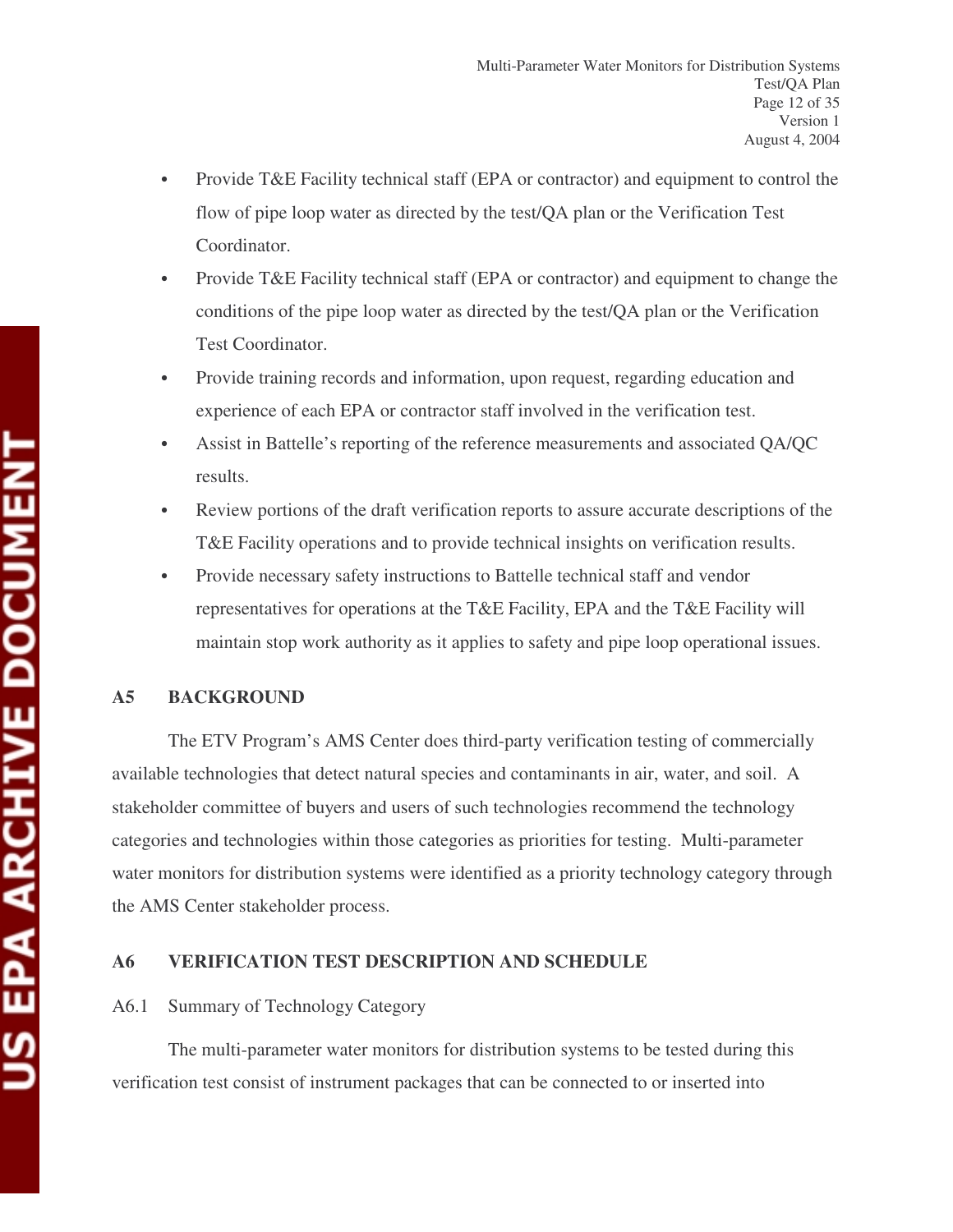distribution system pipes for continuous monitoring. Also included in this technology category are technologies that can be programmed to automatically sample and analyze distribution system water at regular intervals, as well as handheld technologies requiring technicians to manually collect samples and perform the analyses. The monitors must be able to measure residual/free chlorine as well as at least one other water quality parameter. Residual/free chlorine is a particularly important water-quality parameter because changes in its concentration can indicate the presence of contamination within a distribution system and the majority of water utilities in the United States use chlorination for disinfection. Other water-quality parameters that these technologies measure may include: alkalinity, pH, dissolved oxygen, oxidation-reduction potential, temperature, turbidity, conductivity, ammonia, calcium, total organic carbon, and monochloramine. The number and selection of water quality parameters will be determined by each monitor's capabilities. In addition to measuring the above water quality parameters, some of the multi-parameter water monitors for distributions systems have the added capability of using the measured water quality parameter data to determine the identity of an injected contaminant. This verification test will assess the performance of each multi-parameter water monitor for distribution systems relative to key verification parameters including accuracy, interunit reproducibility, and including comparison to reference measurements where possible. In performing the verification test, Battelle will follow the technical and QA procedures specified in this test/QA plan and will comply with the data quality requirements in the AMS Center QMP<sup>1</sup>.

#### A6.2 Verification Schedule

As shown in Figure 2, the verification test of multi-parameter water monitors for distribution systems will begin in August 2004 and last through October 2004. At the close of testing, individual reports will be drafted for each technology, reviewed, and submitted to EPA for final signature. All documents will be submitted to EPA in electronic (WordPerfect and Adobe portable document format [pdf]) and hard copy formats.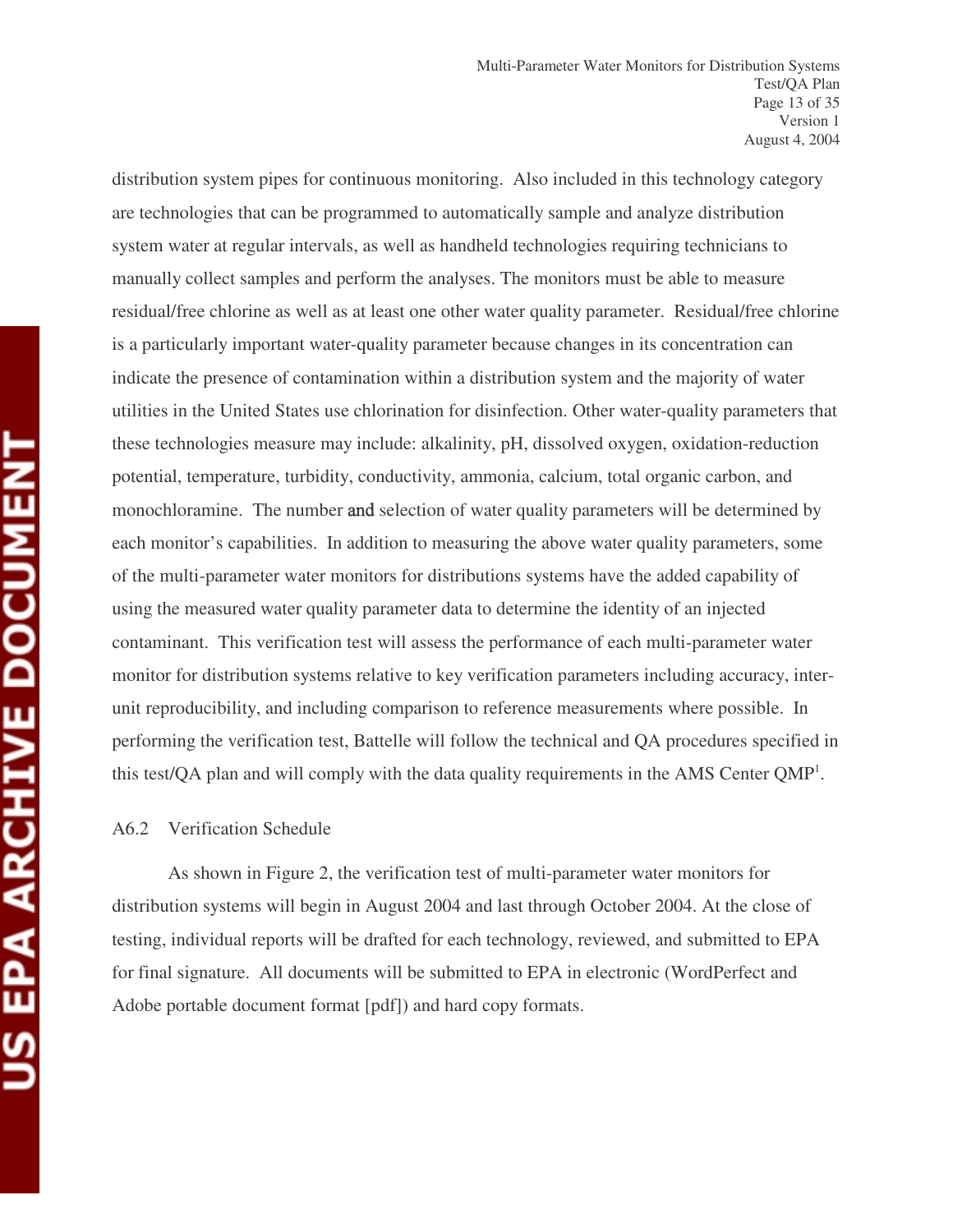| <b>Testing Stage</b>                     | <b>August 2004</b> |  | September 2004 |  |  | October 2004 |  |  |  |  |  |
|------------------------------------------|--------------------|--|----------------|--|--|--------------|--|--|--|--|--|
| 1 - Accuracy                             |                    |  |                |  |  |              |  |  |  |  |  |
| 2 - Contaminant<br><b>Injection</b>      |                    |  |                |  |  |              |  |  |  |  |  |
| 3 - Extended<br><b>Deployment</b>        |                    |  |                |  |  |              |  |  |  |  |  |
| 4 - Contaminant<br><b>Identification</b> |                    |  |                |  |  |              |  |  |  |  |  |

#### **Figure 2. Verification Schedule**

#### **A7 QUALITY OBJECTIVES**

This verification test will evaluate the performance of multi-parameter water monitors for distribution systems. This will include a comparison of the monitor results to the results of standard laboratory reference methods. The quality of the reference measurements will be monitored by the inclusion of blank, duplicate, and performance evaluation (PE) audit samples. The PE audit samples will be analyzed by an instrument or calibration standards that are different from those used for the rest of the reference analyses. These samples are meant to independently confirm that the reference measurements are being performed correctly with accurate results. Control limits on the duplicate and PE samples are given in Section C1.

#### **A8 SPECIAL TRAINING/CERTIFICATION**

Documentation on training related to standard analytical chemistry methodology is maintained for Battelle and T&E Facility technical staff in training files at the respective locations. The Battelle Quality Manager will verify the presence of appropriate training records prior to the start of testing. If the vendors request that Battelle technical staff operate and maintain their monitors during the verification test, the vendors will be required to train the Battelle technical staff prior to the start of testing. Battelle will document this training with a consent form, signed by the vendor, that states which specific Battelle technical staff have been trained to use their monitor. Battelle technical staff will have a minimum of a bachelor's degree in science/engineering or have equivalent work experience.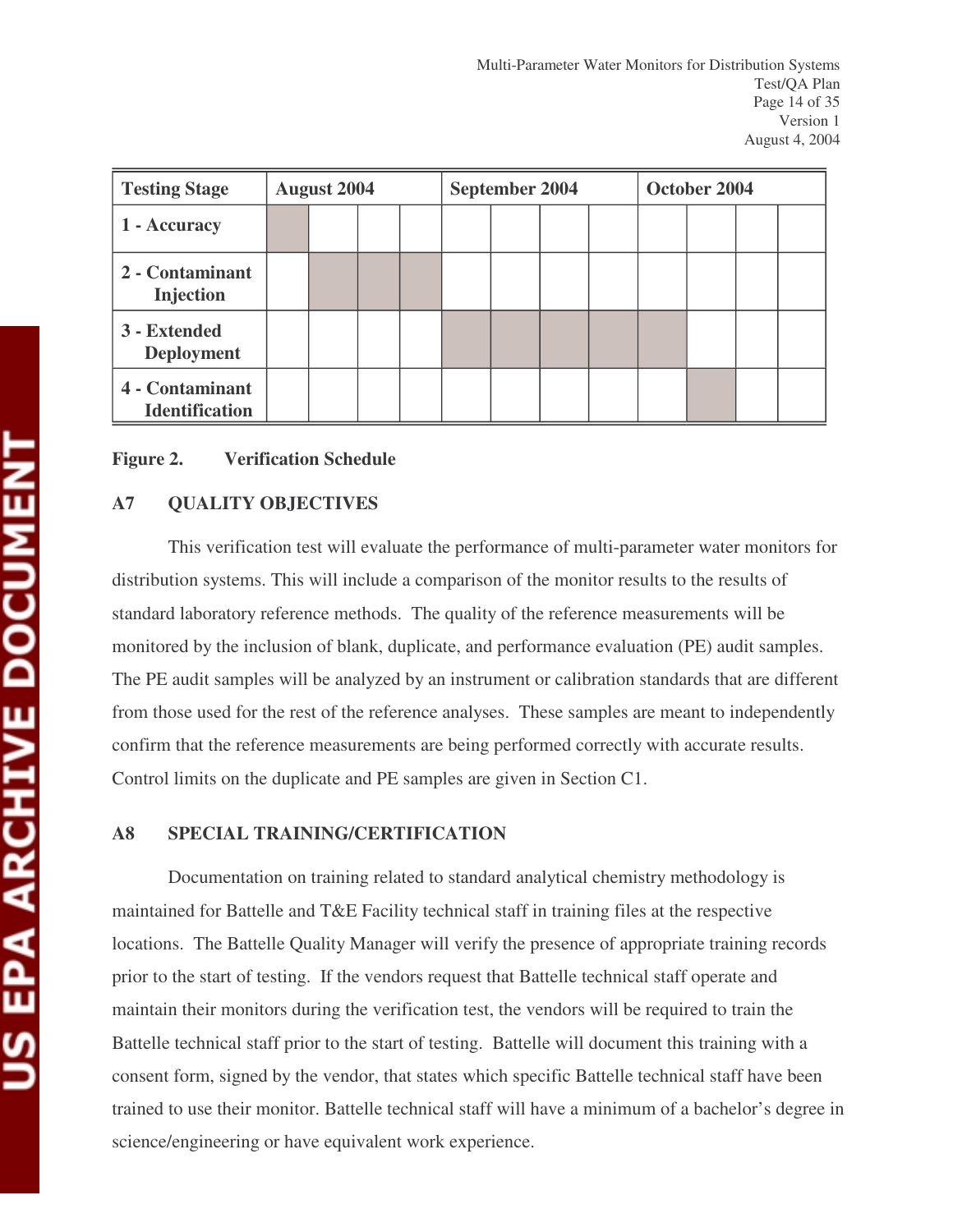#### **A9 DOCUMENTATION AND RECORDS**

The records for this verification test will be contained in the test/QA plan, the protocols, chain of custody forms, laboratory record books (LRB), data collection forms, electronic files (both raw data and spreadsheets), and the final verification report. All of these records will be maintained in the Verification Test Coordinator's office during the test and will be transferred to permanent storage at Battelle's Records Management Office at the conclusion of the verification test. All Battelle LRBs are stored indefinitely, either by the Verification Test Coordinator or Battelle's Records Management Office. EPA will be notified before disposal of any files. The results from the reference measurements made by the T&E Facility technical staff will be submitted to Battelle immediately upon making the measurement and obtaining the results of the analyses. Section B10 further details the data recording practices and responsibilities.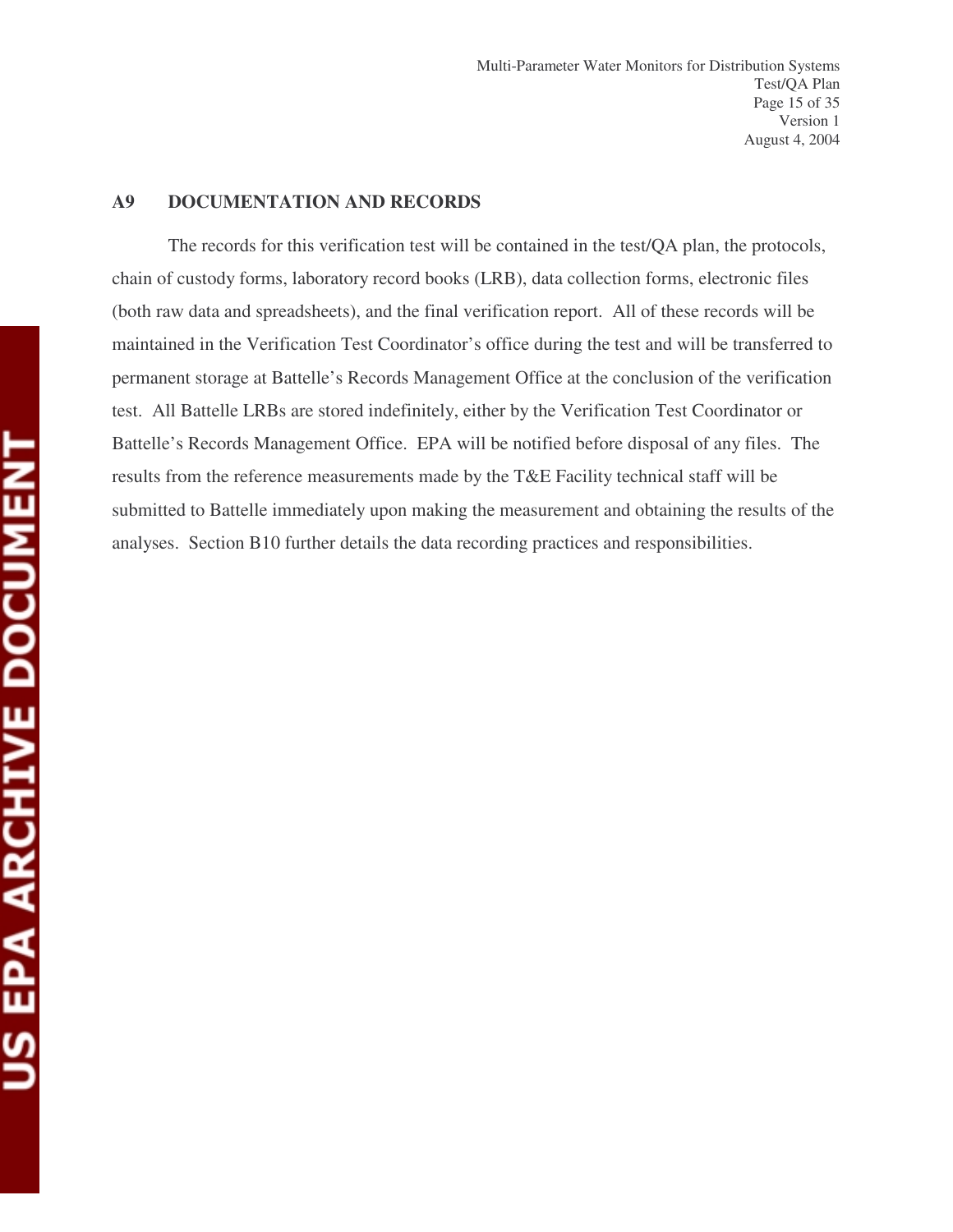### **SECTION B MEASUREMENT AND DATA ACQUISITION**

#### **B1 EXPERIMENTAL DESIGN**

This verification test will specifically address verification of multi-parameter water monitors for distribution systems by evaluating the accuracy of the water quality measurements made by each technology in finished drinking water, the response to changes in the water system due to intentional contamination of the water in the pipe loop, and the durability and ruggedness of each monitor. Also, an optional portion of the test will involve the evaluation of technologies that can detect a change in the water quality parameters of the water in a distribution system, and can use that information to qualitatively determine the identity of specific contaminants injected into a distribution system. Because assessing the precision of continuous measurements of flowing distribution system water is difficult to accomplish, i.e. the system is never truly stable, precision of these monitors will not be assessed during this verification test. Two identical monitors from each vendor will be connected to a pipe loop and tested simultaneously to compare their results. The drinking water analyzed by the multi-parameter water monitors during this verification test will be from the Cincinnati, Ohio distribution system. Because only one source of water with a limited number of controlled parameters (residual/free chlorine, temperature, and pH) will be used for this verification test, this is not intended to be an exhaustive study or to represent all possible water types that could be tested.

The multi-parameter water monitors will be evaluated for the following parameters:

- Accuracy Comparison to results from standard laboratory reference analyses
- Response to injected contaminants Detection of changes in pipe loop water chemistry
- Inter-unit reproducibility Comparison of results from two simultaneously operating monitors
- Ease of use general operation, data acquisition, set-up, demobilization, required maintenance
- Presence and identification of injected contaminants (as applicable)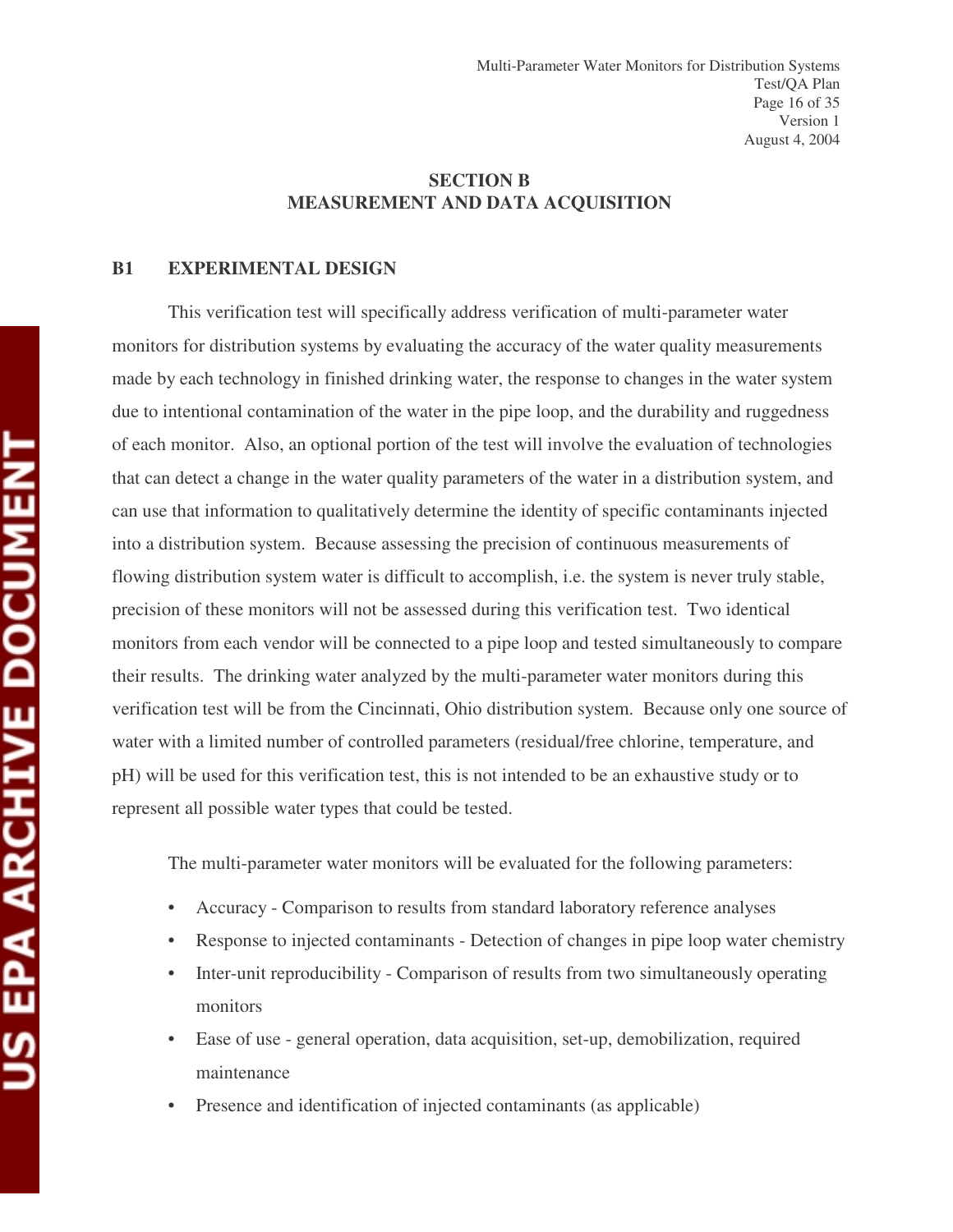#### B1.1 Stage 1 - Accuracy

The first stage of this verification test will evaluate the accuracy of the measurements made by the multi-parameter water monitors plumbed to a recirculating pipe loop. The pipe loop, that is 100 feet long and consists of ductile iron pipe that is six inches in diameter, will contain approximately 240 gallons of Cincinnati water with a flow rate of approximately 1 ft/sec, and have a residual/free chlorine concentration of approximately 1 mg/L. The accuracy of the monitors will be evaluated by comparing each of their measurements to the result for the same target analytes/water quality parameters generated by a standard laboratory reference method. A reference sample will be collected every hour during a 4 hour testing period and analyzed within the holding times required by each standard reference method. Each multi-parameter water monitor will be connected to the pipe loop simultaneously via a multi-spigot tap that ensures that each multi-parameter water monitor will be making measurements on very similar water. Each technology will be plumbed separately to the multi-spigot tap to ensure that there is no possibility of one technology affecting the performance of another. One spigot will be dedicated to collecting the reference samples, and the rest will be connected to the multi-parameter water monitors. The water quality parameters measured made by each monitor will be determined by each vendor and agreed to by the Verification Test Coordinator.

It would be difficult to simulate the characteristics of every municipal distribution system in order to verify the performance of these monitors under multiple water quality conditions. However, Stage 1 testing will attempt to address this issue by changing two key variables, pH and temperature. The testing described above, consisting of four hours of continuous analysis with reference sampling performed every hour, will be done using five different sets of pH and temperature conditions. Three sets of conditions will involve varying only the pH. Those sets will consist of a pH of approximately seven, eight (T&E Facility ambient), and nine and a temperature between 16 to 18 °C (T&E Facility ambient). Two other sets will include changing the water temperature to between 10 and  $12^{\circ}$ C and perform testing at pHs of approximately eight and nine. Prior to each testing period with unique conditions, the water in the pipe loop will be equilibrated until the pH and temperature is at the desired level (approximately 12 hours), as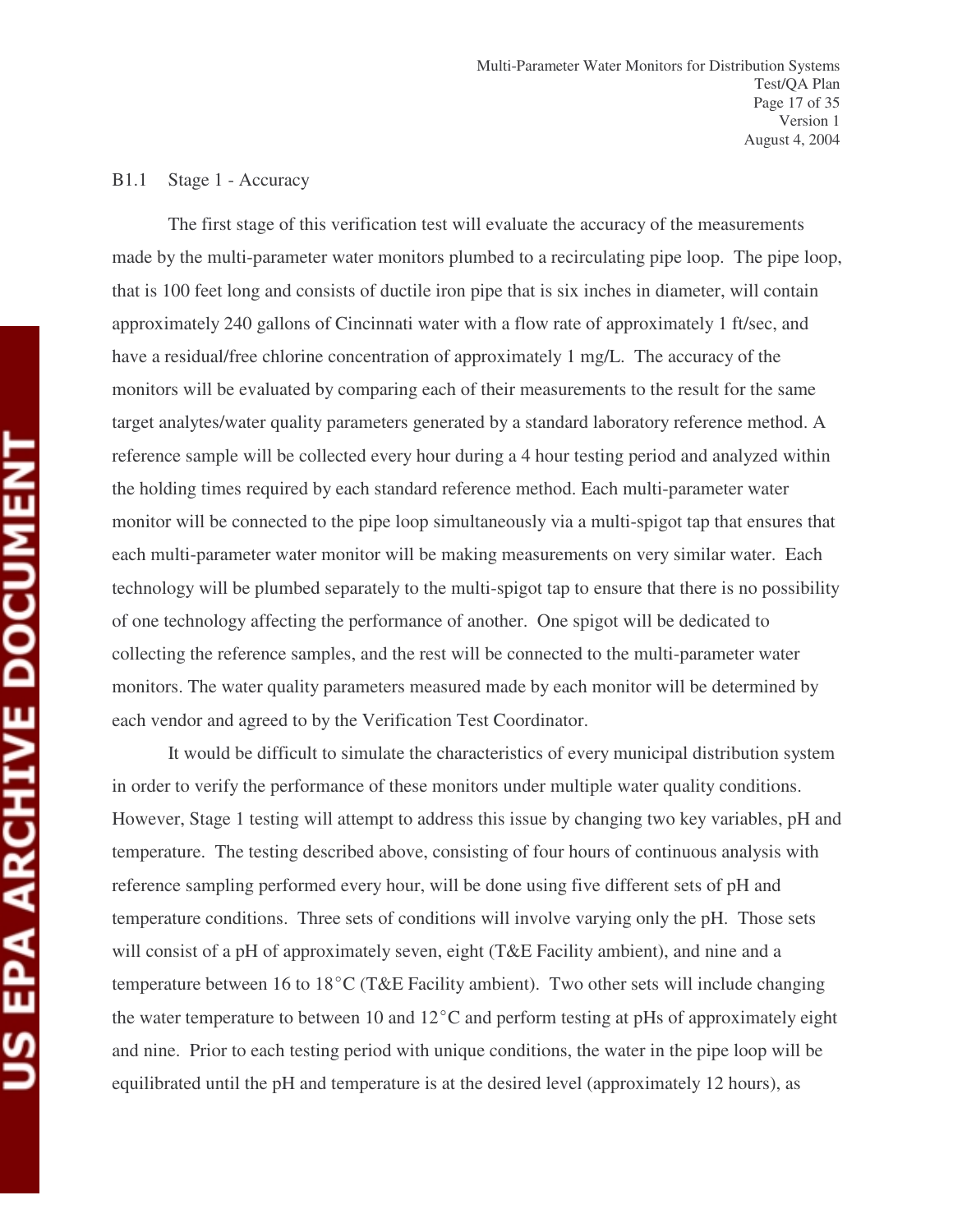determined by the standard reference methods.

#### B1.2 Stage 2 - Contaminant Injection

The second stage of the verification test will test the responsiveness of the monitors to changes in water quality parameters by the injection of contaminants into the pipe loop. Three contaminants will be injected (in duplicate) into the recirculating pipe loop containing ambient Cincinnati water (pH ~8, 16 to 18 °C). The first injection will consist of a solution of aldicarb and the second injection will be a solution of arsenic trioxide. Each injection solution will be prepared in two gallons of pipe loop water at a concentration adequate to make the pipe loop water approximately 10 mg/L in each contaminant. The content of the third injection will consist of a either a solution of non-pathogenic *E. Coli* bacteria or a solution of nicotine. The bacteria injection would be preferred if the T&E Facility determines that its injection is allowable under the waste water regulations by which they must abide. A decision in that regard will be made just prior to the time of injection. If the bacteria injection is not approved by the T&E Facility, a two gallon solution of nicotine at a concentration adequate to make the pipe loop water 10 mg/L will be prepared for injection. For all three sets of injections, a reference sample will be collected prior to the injections and again three, 15, and 60 minutes after the injection. The difference between the two results will indicate the approximate change in water quality caused by the injected contaminant which should be measured by each of the multi-parameter water quality monitors being tested. For the monitors that are not designed to operate continuously, the verification staff will make triplicate measurements using those monitors on an aliquot of the same samples collected for the reference analyses.

Each contaminant solution injected will be prepared in a volume of two gallons. One concentration of each contaminant will be injected. After each injection, the pipe loop will be allowed to re-equilibrate so that each multi-parameter water monitor is measuring a steady baseline (approximately three days). Each water quality parameter may not be exactly the same as pre-injection conditions, but the return to a steady baseline will allow for any change in parameters due to the injection of a contaminant to be detected. National Institute of Standards and Technology (NIST) traceable standards (when available) will be used for preparation of the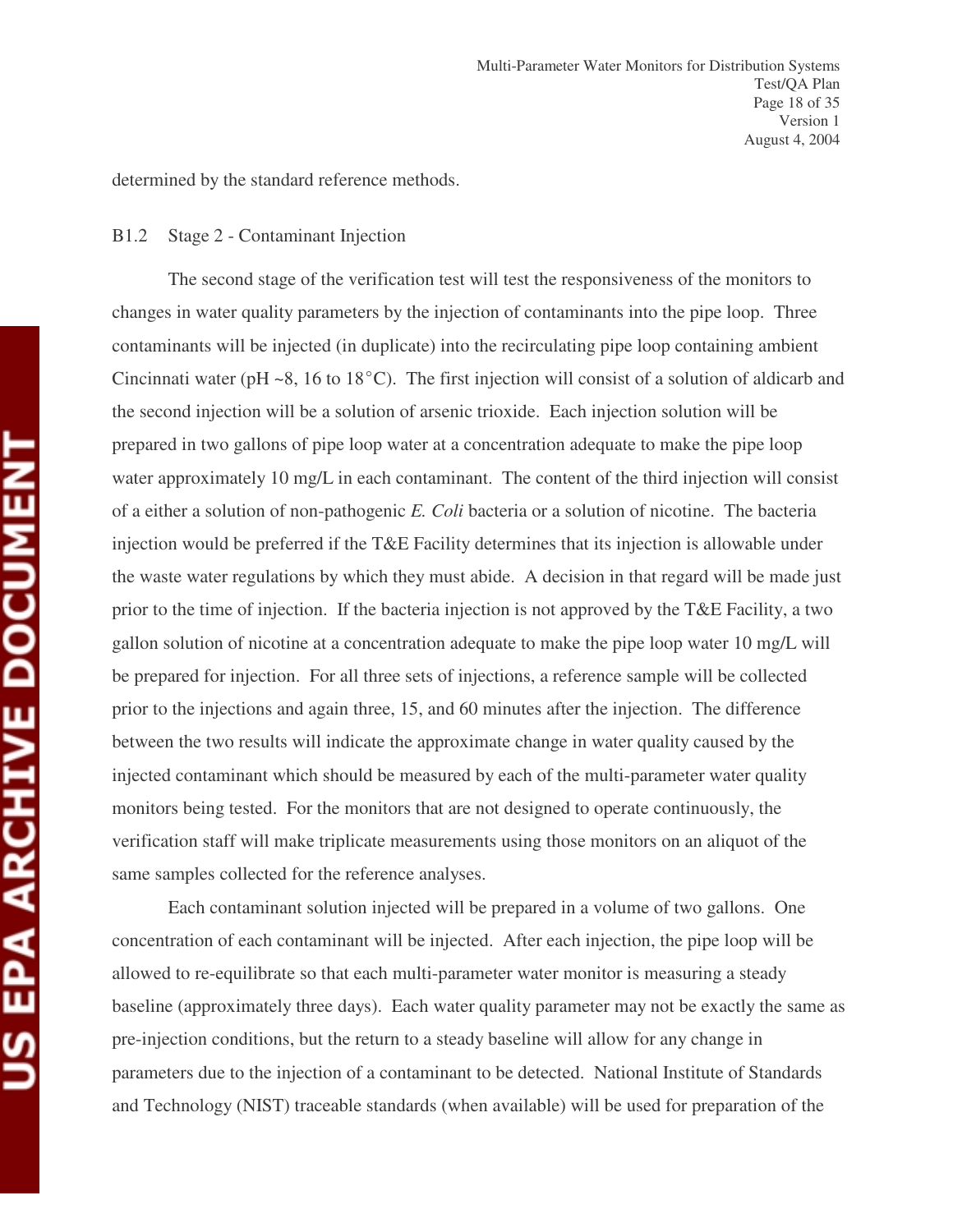injected contaminant solutions. These solutions will be prepared by dissolving the standards into pipe loop water and diluting the solutions to the appropriate concentrations. Battelle QA staff will audit the gravimetric preparation of these solutions as well as any necessary dilutions.

#### B1.3 Stage 3-Extended Deployment

The third stage of this verification test will evaluate the performance of the multiparameter water monitors during a deployment 45-60 days in length. During this time, the multiparameter water monitors will operate continuously while connected to the recirculating pipe loop containing ambient Cincinnati water. The monitors will receive the minimum amount of maintenance required (if the vendor does not operate and maintain the monitor, a daily maintenance checklist provided by the vendor will be carried out by Battelle). No matter if the vendors or Battelle are performing the maintenance and operation of the monitors, all maintenance activities will be documented by those performing the work in the project laboratory record book. For the monitors that are not designed to operate continuously, the vendor or trained Battelle technical staff will make one measurement per day (in triplicate). These monitors will also receive the minimum maintenance suggested by the vendor. In order to track the performance of the monitors with respect to the reference results, reference samples will be collected and analyzed for the selected parameters at least once per day for the duration of Stage 3. If Battelle staff are operating and maintaining the monitor and there is a problem during the extended portion of the verification test, as with any other portion of the verification test, the Battelle technical staff will troubleshoot the problem to the best of their ability and then contact the vendor for assistance.

The final phase of Stage 3 will consist of a thorough evaluation of performance after the extended placement. This will be done in two steps. First, a reference sample will be collected every hour during a four-hour analysis period and analyzed within the holding times required by the standard reference methods. Second, the responsiveness of the monitors will be evaluated by repeating injection number one (aldicarb) from Stage 2 in duplicate. During this final component of contaminant injections, reference samples will be collected as they were during Stage 2.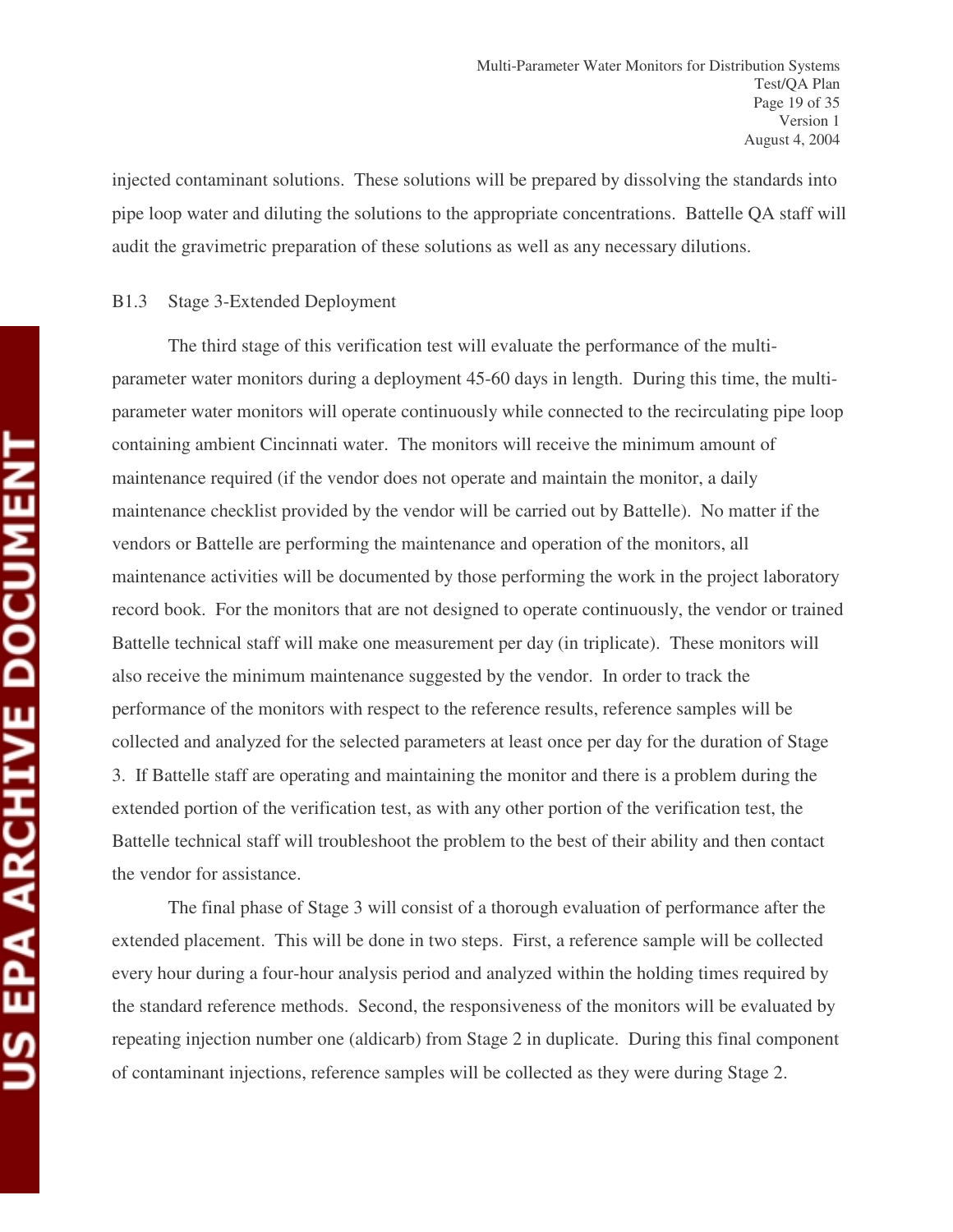#### B1.4 Stage 4 - Contaminant Identification (as applicable)

The Stage 4 testing is a component of the verification test that will evaluate the performance of the monitors that have been designed to, not just identify the occurrence of the injection of a contaminant into the distribution based on the observed change in the water quality parameters, but to identify what contaminant was injected. No reference measurements will be made during this optional stage of the test because the two parameters being evaluated are the ability of the monitors to report whether or not an injection event was detected and if so, was the injected contaminant identified correctly. This portion of the test will be done by interfacing the monitors with this capability to a straight pipe made from ductile iron that is three inches in diameter and 1,500 feet in length. The contaminants listed in Table 1 will be individually injected into the pipe so the concentration of each contaminant in the pipe will become approximately 10 mg/L. Each injection will be done in duplicate and all injections will be done blindly so that the monitor operator does not know what contaminant is being injected.

#### **Table 1. Injected Contaminants for Identification**

| <b>Contaminants to be Injected</b>                                                                                                                                                                                                                        | <b>Approximate</b><br><b>Concentration in</b><br><b>Pipe Water</b> |
|-----------------------------------------------------------------------------------------------------------------------------------------------------------------------------------------------------------------------------------------------------------|--------------------------------------------------------------------|
| Aldicarb, arsenic trioxide, colchicine, carbaryl,<br>dichlorvos, dicamba, E. Coli bacteria <sup>1</sup> , glyphosate,<br>lead nitrate, malathion, mercuric chloride, methanol,<br>nicotine, phorate, potassium ferricyanide, and sodium<br>fluoroacetate. | $10 \text{ mg/L}$                                                  |

<sup>1</sup>If T&E Facility determines *E. Coli* may be injected into the pipe loop.

B1.5 Statistical Analysis

#### *B1.5.1 Percent Difference*

Results from the multi-parameter water monitors being verified in stages one through three will be compared to the results obtained from analysis of a grab sample by the reference method. Because no reference samples will be analyzed during Stage 4, a percent difference calculation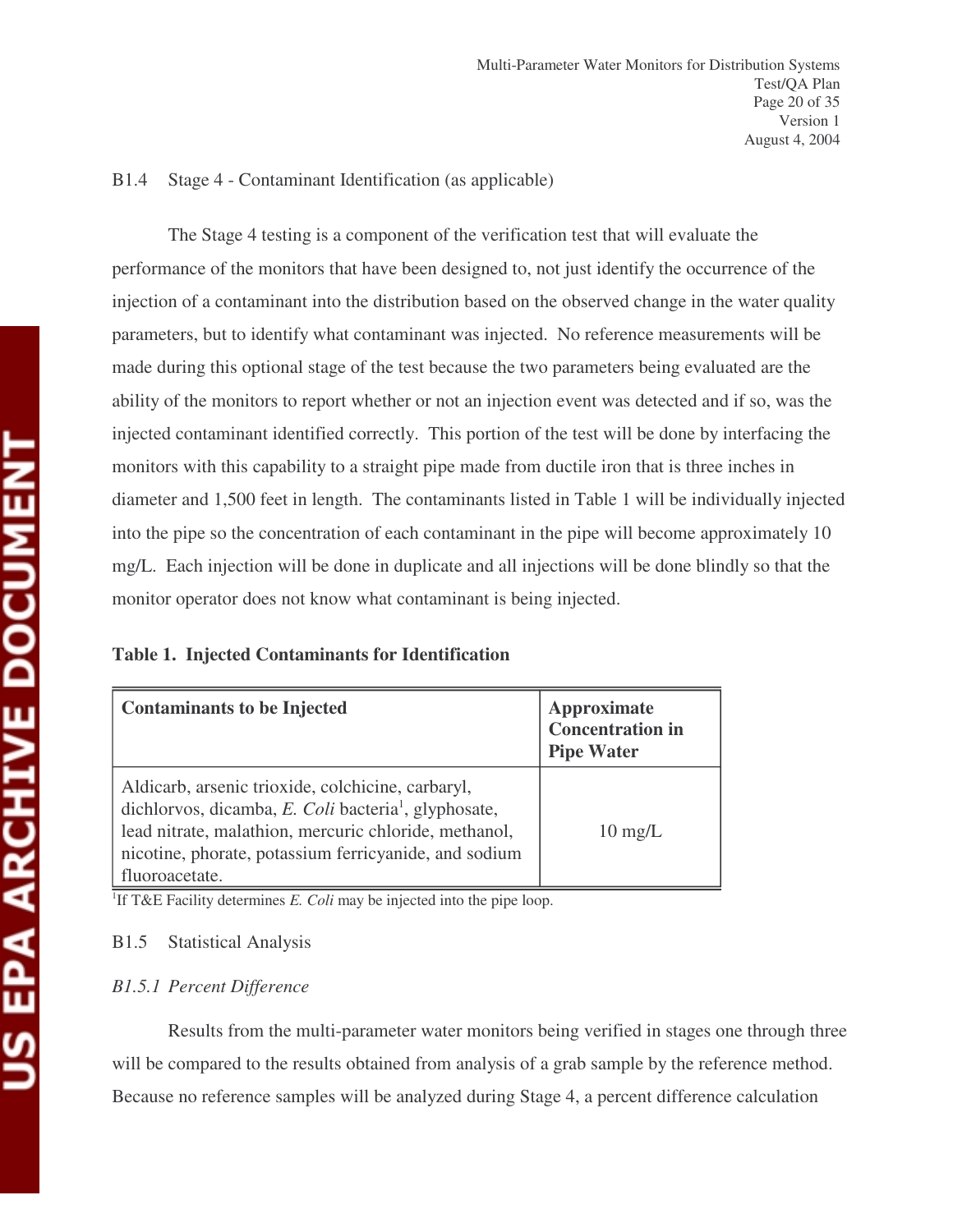would not be appropriate. The results for each sample will be recorded, and the accuracy will be expressed in terms of the percent difference (%D), as calculated from the following equation:

$$
\%D = \frac{C_R - d}{C_R} \times 100\%
$$

where  $C_R$  is the concentration determined by the reference method and *d* is the average measurement from the monitor across the entire time the reference sample was collected. This calculation will be performed for each reference sample analysis for each of the parameters by each monitor. Ideally, if the monitor and reference method measurements are the same, there would be a percent difference of zero percent. Readings of pH will be converted to the hydronium ion concentration, and temperature readings will be converted to absolute units (Kelvin) prior to making this calculation. Percent difference will be assessed independently for each monitor provided by a vendor to determine inter-unit reproducibility. A plot of the continuous measurements will be reported with the reference results added as individual data points.

To evaluate the responsiveness of the multi-parameter water monitor readings to contaminant injections, the pre- and post-injection reference samples will be compared to the monitor readings using the percent difference calculation described earlier in this section. Again, small percent differences will indicated good agreement between the monitors and the reference methods. The data collected during the extended deployment data will also be compared with the reference samples in a similar way. In addition, a plot of the continuous measurements during the injection of the contaminants as well as during the extended deployment will be reported with the reference results added as individual data points to clearly show the effect each injection had on the water chemistry of the water in the pipe loop and the stability of the monitors during noninjection periods of operation.

#### *B1.5.2 False Positive/False Negative Identification Rate*

During Stage 4, Contaminant Identification, two assessments will be reported upon the injection of each contaminant: 1) whether or not an injection event was detected, and 2) if the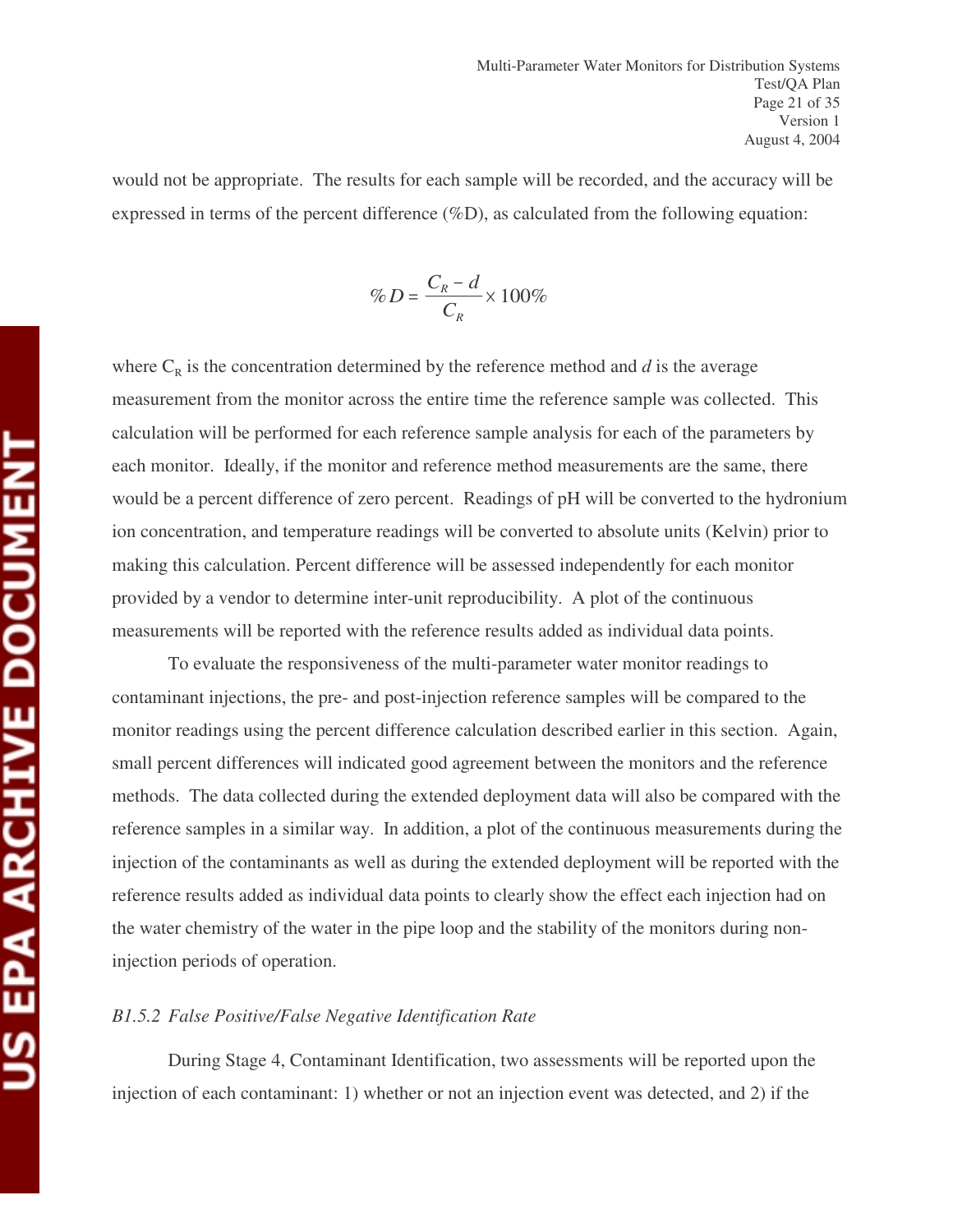injection was detected, was the injected contaminant identified correctly. For each of these results categories, the percentage of false positive and negative results out of the total number of injections will be reported.

#### *B1.5.3 Inter-Unit Reproducibility*

The results obtained from identical units of each monitor will be compiled independently for each analyzer and compared to assess inter-unit reproducibility. The results will be interpreted using a *t*-test, or other appropriate comparison, to assess whether significant differences exist between the units tested. One evaluation will be a regression analysis and plot of unit one versus unit two from each vendor. A slope of unity would indicate ideal inter-unit comparability.

#### B1.6 Reporting

The statistical comparisons described above will be conducted separately for each of the monitors being tested, and information on the additional performance parameters such as ease of use, level of maintenance, calibration, and set-up/demobilization will be compiled and reported. Separate verification reports will be prepared for each monitor that was tested. Each report will show separate verification results from the duplicate monitors undergoing testing, along with calculations of the inter-unit reproducibility of the technology. For each test, the verification report will present the test procedures and test data, as well as the results of the statistical evaluation of those data.

All interaction with the monitors (such as during maintenance, cleaning, and calibration) will be documented at the time of the test and reported. In addition, descriptions of the datarecording procedures, use of vendor-supplied proprietary software, consumables used, and required reagents will be presented in the report. The verification report will briefly describe the ETV program, the AMS Center, and the procedures used in verification testing. These sections will be common to each verification report. The results of the verification test will then be stated quantitatively, without comparison to any other technology tested or comment on the acceptability of the technology's performance.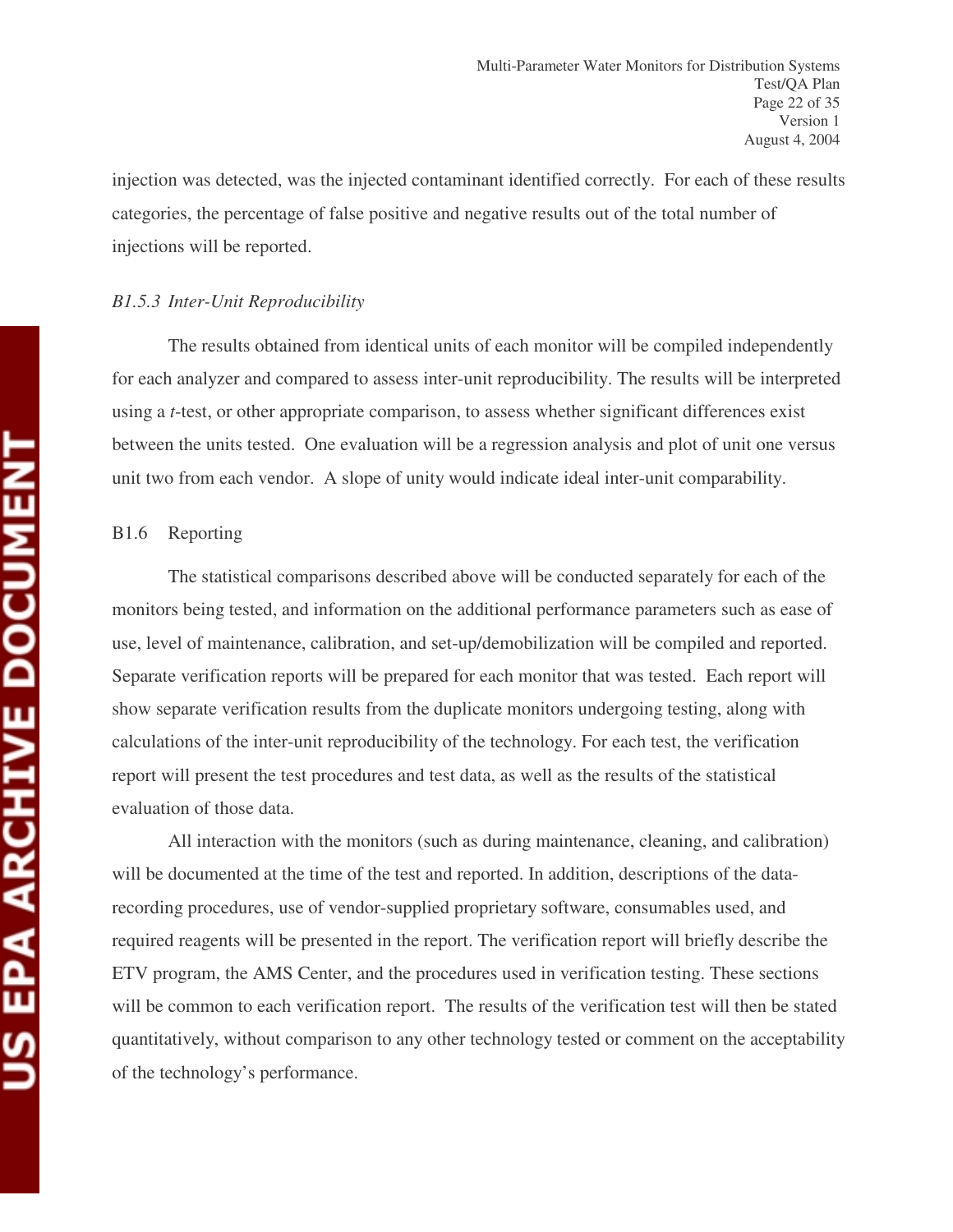#### **B2 REFERENCE SAMPLE COLLECTION**

As described above, Stage 1 testing of the multi-parameter water monitors will consist of five separate four-hour evaluation periods. The water in the recirculating pipe loop will have different combinations of pH and temperature during each of these evaluation periods. Battelle technical staff will collect the reference samples during all stages of the verification test. The samples will be collected following guidelines set in each standard reference method listed in Section B4. The methods describe the appropriate sampling containers, preservation techniques, and maximum holding times. With the first sample being collected at the start of the evaluation period, one reference sample of adequate volume to perform each reference analysis will be collected from the reference sample spigot every hour during each of these evaluation periods for a total of five reference samples will be collected during each period. One of these five reference samples will be split into two samples and analyzed as a duplicate and one American Standard Testing and Materials Type II deionized (ASTM DI) water blank will be analyzed as a laboratory blank.

During Stage 2, reference samples will be collected before each injection of contaminants and then at three, 15, and 60 minutes post-injection. Therefore, four grab samples will be collected for each contaminant injection. For each injection, one of the four reference samples will be split and analyzed as a duplicate and one DI water blank will be analyzed as a laboratory blank.

Stage 3 reference samples will be collected daily for the duration of the extended deployment. Each week, one sample will be split and analyzed as a duplicate and one DI water blank will be analyzed as a laboratory blank. The samples will be treated as specified for Stage 1 testing. The optional Stage 4 testing will not involve reference sample analysis. Table 2 summarizes the reference samples to be collected during each stage of the verification test.

#### **B3 SAMPLE HANDLING AND CUSTODY REQUIREMENTS**

Sample custody will be documented throughout collection, shipping (if necessary), and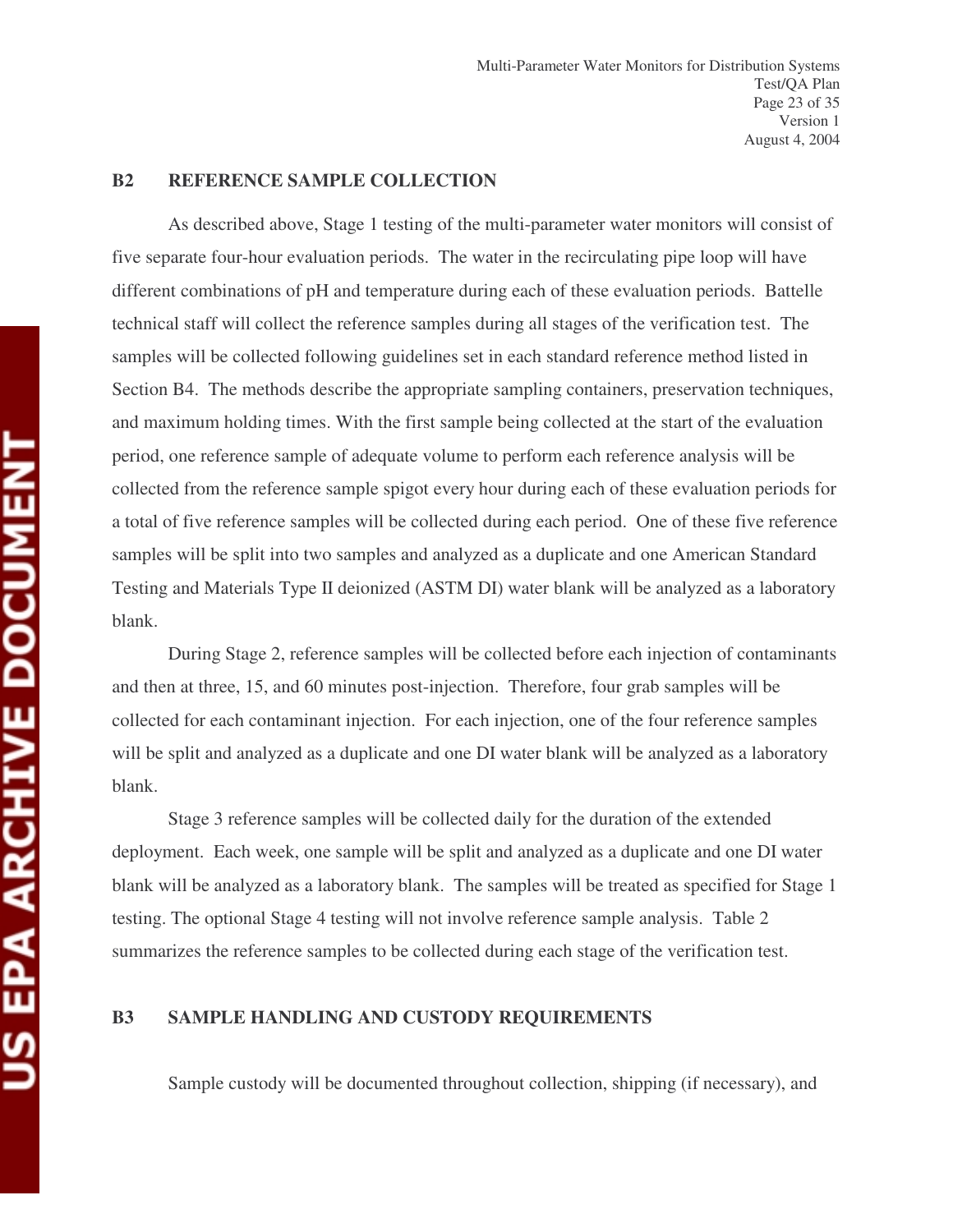analysis of the reference samples. Sample chain-of-custody procedures will be in accordance with the Battelle SOP ASAT.I-009-00 Footnote 3 Sample Chain of Custody (Draft)<sup>3</sup>. The chain-ofcustody form summarizes the samples collected and analyses requested. The chain-of-custody form will track sample release from the sampling location to the analysis laboratory. Chain-ofcustody forms will be used regardless of whether the samples are being transferred within the

| <b>Stage</b>   | <b>Number</b><br>of<br><b>Sampling</b><br><b>Periods</b> | <b>Sampling</b><br><b>Period</b> | <b>Reference</b><br><b>Sample</b><br><b>Frequency</b>                            | <b>Number of</b><br><b>Reference</b><br><b>Samples Per</b><br><b>Sampling</b><br><b>Period</b> | QA<br><b>Analyses</b><br>per<br><b>Sampling</b><br><b>Period</b> | <b>Total</b><br><b>Reference</b><br><b>Samples per</b><br><b>Sampling</b><br><b>Period</b><br><b>Including</b><br><b>QA</b> analyses |  |  |  |
|----------------|----------------------------------------------------------|----------------------------------|----------------------------------------------------------------------------------|------------------------------------------------------------------------------------------------|------------------------------------------------------------------|--------------------------------------------------------------------------------------------------------------------------------------|--|--|--|
| $\mathbf{1}$   | 5                                                        | 4 hours                          | One at start<br>and one<br>every hour<br>therefafter                             | 5                                                                                              | 1 duplicate<br>1 DI water<br>blank                               | 7                                                                                                                                    |  |  |  |
| $\overline{2}$ | 6                                                        | 1 injection                      | 1 pre-<br>injection<br>$1 \t@ 3, 15,$<br>and 60<br>minutes<br>post-<br>injection | $\overline{4}$                                                                                 | 1 duplicate<br>1 DI water<br>blank                               | 6                                                                                                                                    |  |  |  |
| 3              | $\mathbf{1}$                                             | Several<br>Weeks                 | once daily                                                                       | ~20                                                                                            | 1 duplicate<br>and 1 DI<br>water blank<br>each week              | $-42$                                                                                                                                |  |  |  |
| $\overline{4}$ | No reference analyses to be performed.                   |                                  |                                                                                  |                                                                                                |                                                                  |                                                                                                                                      |  |  |  |

|  |  | <b>Table 2 Description of Reference Analyses</b> |  |
|--|--|--------------------------------------------------|--|
|--|--|--------------------------------------------------|--|

T&E Facility or to an external location. Each chain-of-custody form will be signed by the person relinquishing samples once that person has verified that the chain-of-custody form is accurate. The original sample chain-of-custody forms accompany the samples; the shipper will keep a copy.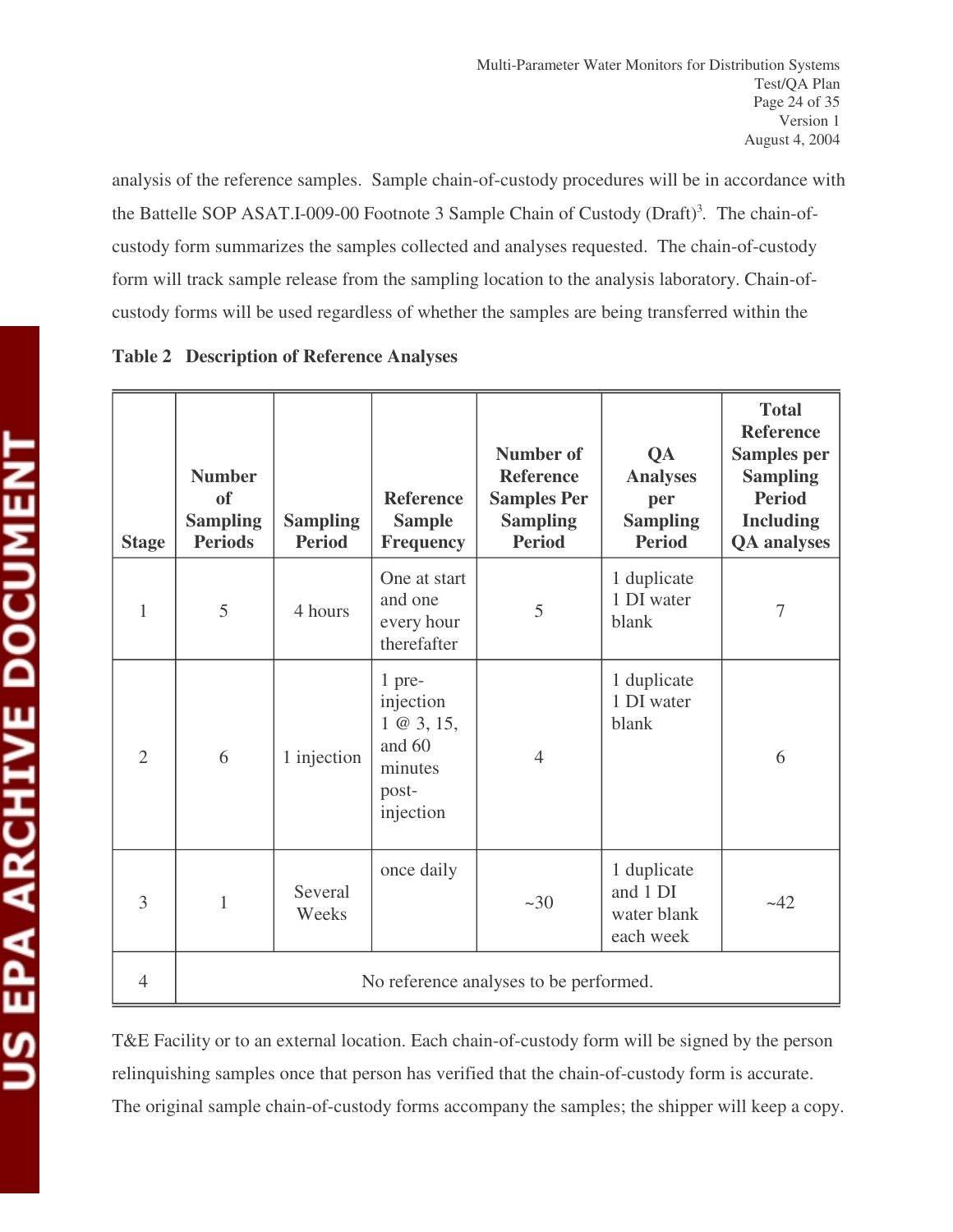Upon receipt at the laboratory, chain-of-custody forms will be signed by the person receiving the samples once that person has verified that all samples identified on the chain-of-custody forms are present in the shipping container. Any discrepancies will be noted on the form and the sample receiver will immediately contact the Verification Test Coordinator to report missing, broken, or compromised samples. Copies of all chain-of-custody forms will be delivered to the Verification Test Coordinator and maintained with the test records.

#### **B4 LABORATORY REFERENCE METHODS**

Table 3 provides the standard laboratory methods that will be used for the sample collection and reference analyses during this verification test. Also included in the table is each method's detection limit, method of preservation, and maximum holding time. The collection of the reference samples will be the responsibility of Battelle technical staff while the analyses will be performed by T&E Facility technical staff. The T&E Facility is responsible for providing calibrated instrumentation, performing all method QA/QC, and providing calibration records for any instrumentation used. The T&E Facility will be required to provide Battelle all reference sample results immediately upon the analysis of the reference samples. The laboratory reference method for oxidation-reduction potential is known to be biased when compared with the same measurement done in a flowing pipe. The reference method will still be used, but the results will be interpreted in that context.

#### **B5 QUALITY CONTROL AUDITS AND REQUIREMENTS**

As described in Section B2, blank and duplicate samples will be required to be analyzed by each standard reference method with each set of reference samples collected. The blank reference method results are required to be less than the method detection limit (except for temperature and pH) for each reference method and the duplicate measurements will be required to be within the acceptable tolerances provided in Table 3. Samples producing results not meeting these requirements shall be reanalyzed by the reference method. If the results are still outside the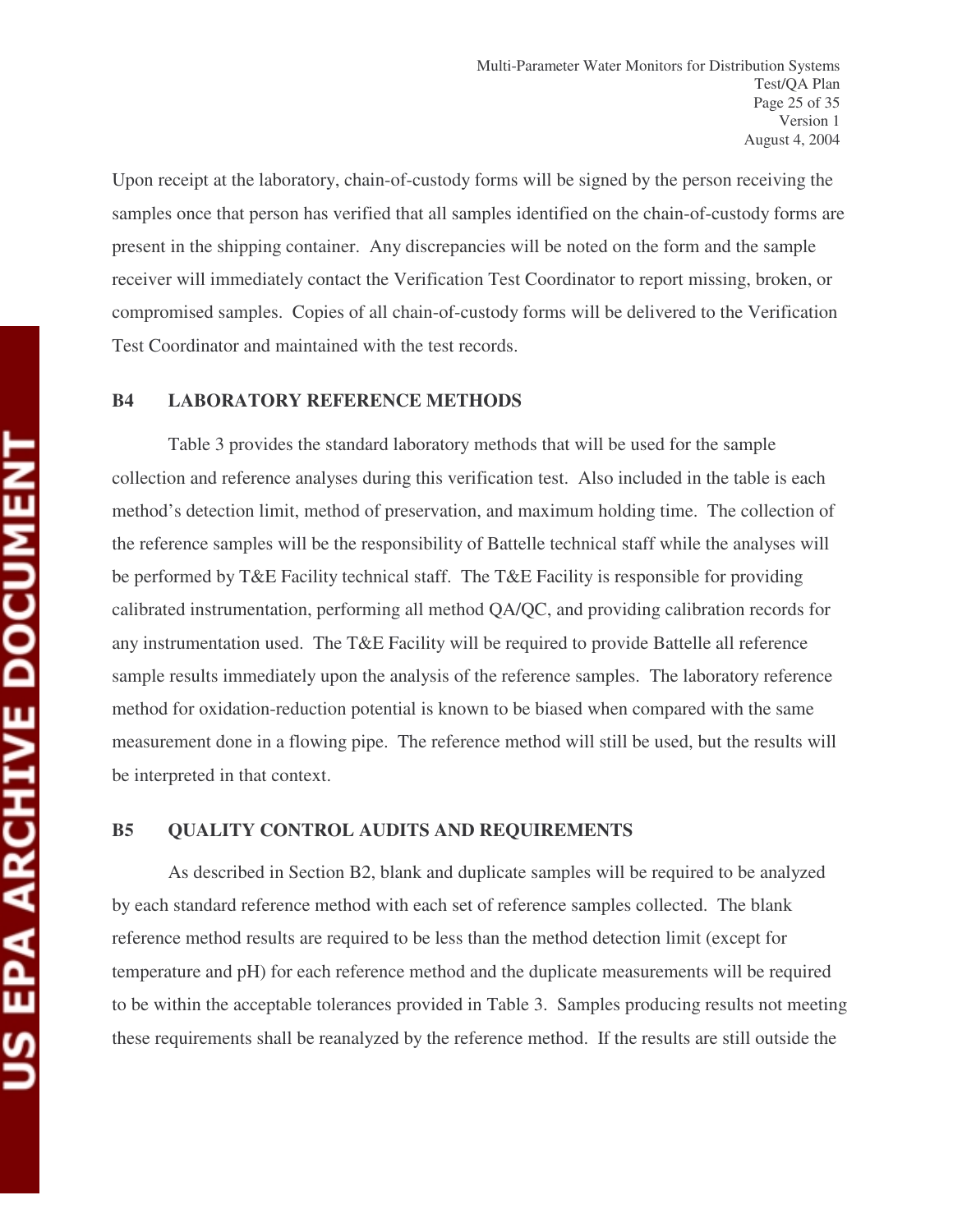required tolerance, the reference instrument will be recalibrated and the reference samples reanalyzed. If the outlying results persist, the repeat of the appropriate parts of the verification test may be considered.

#### **B6 INSTRUMENT/EQUIPMENT TESTING, INSPECTION, AND MAINTENANCE**

The instruments used for the reference analyses will be tested and inspected as per the standard operating procedures of the T&E Facility or the standard methods being used to make each measurement. If Battelle operates and maintains the monitors, it will be done as directed by the vendor. Otherwise, operation and maintenance will be the responsibility of the vendor.

#### **B7 INSTRUMENT CALIBRATION AND FREQUENCY**

The instruments used for the reference analyses will be calibrated per the standard reference methods being used to make each measurement or the standard operating procedures of the analysis laboratory. If the monitor is being operated by Battelle, the vendor will provide Battelle technical staff with a checklist of tasks to be completed daily to properly maintain each monitor. All calibrations performed will be documented by Battelle in the project laboratory record book.

Calibration of the multi-parameter water monitors will be done for each measured parameter as often as suggested by the vendor. This calibration will use NIST-traceable standards when applicable. Vendors may choose to supply the necessary calibration solutions and devices specific to the monitors being verified. Balances and pipettes used during injection solution preparation will be maintained and calibrated as required by the T&E Facility standard operating procedures which will be reviewed by the Battelle Quality Manager prior to the verification test.

#### **B8 INSPECTION/ACCEPTANCE OF SUPPLIES AND CONSUMABLES**

All materials, supplies, and consumables will be ordered by the Verification Test Coordinator or designee. Where possible, Battelle will rely on sources of materials and consumables that have been used previously as part of ETV verification testing without problems. Battelle will also rely on previous experience or recommendations from T&E Facility technical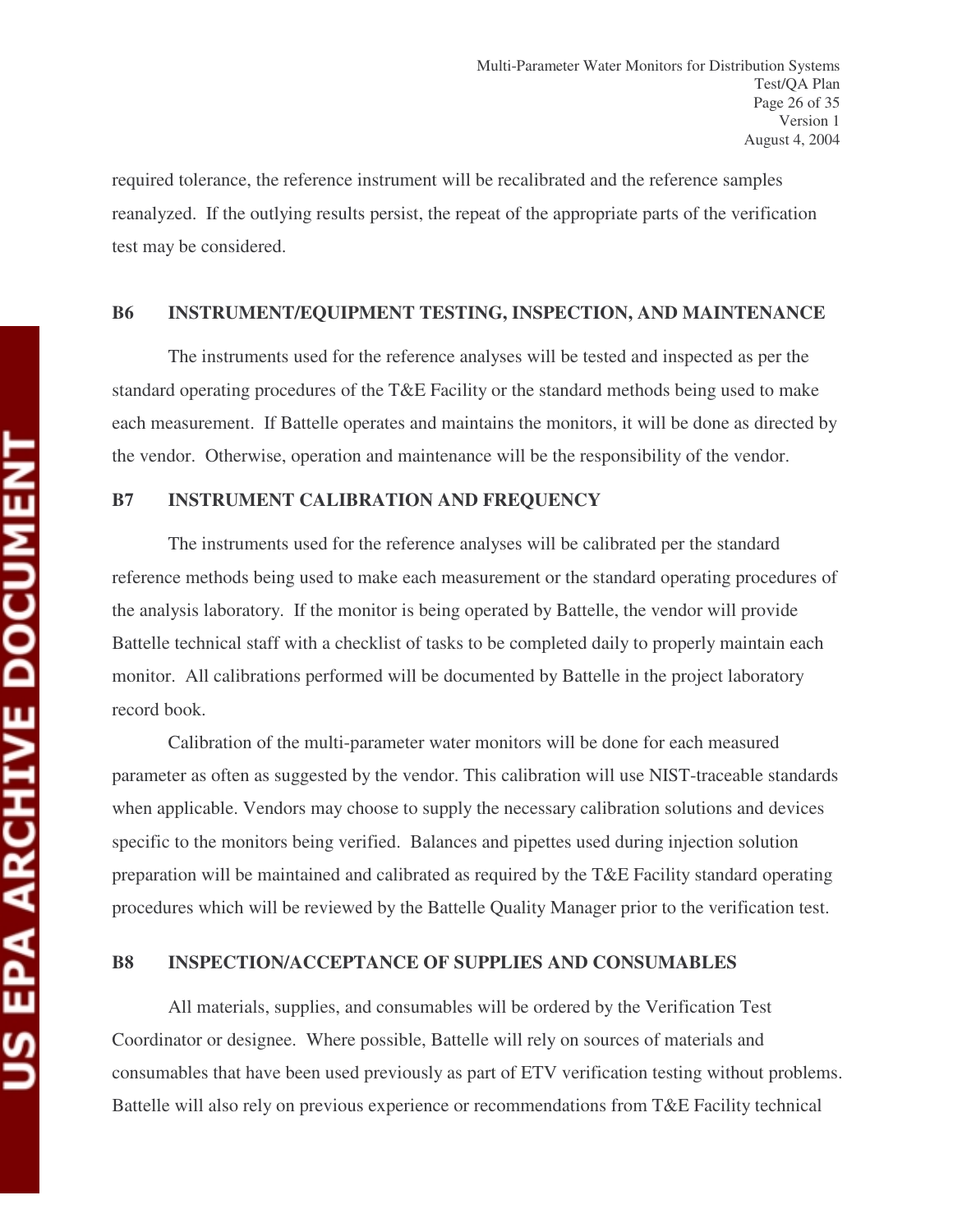|                                     |                             | <b>Method</b><br><b>Detection</b>    |                     | <b>Holding</b>          | Acceptable            |
|-------------------------------------|-----------------------------|--------------------------------------|---------------------|-------------------------|-----------------------|
| <b>Parameter</b>                    | <b>Method</b>               | <b>Limits</b>                        | <b>Preservation</b> | <b>Time</b>             | <b>Tolerance</b>      |
| Ammonia                             | EPA 350.1 <sup>4</sup>      | $0.01$ mg/L as<br>CaCO <sub>3</sub>  | $H_2SO_4$ , pH<2    | 28 d @<br>$4^{\circ}$ C | 25%                   |
| Calcium                             | EPA 215.1 <sup>5</sup>      | $0.01$ mg/L                          | $HNO3$ , pH<2       | 6 mo @<br>$4^{\circ}C$  | 25%                   |
| Conductivity                        | SM 2510 <sup>6</sup>        | $2 \mu m$ ho                         | none                | Immediate<br>analysis   | 25%                   |
| Dissolved Oxygen                    | SM 4500-O <sup>7</sup>      | $0.2 \text{ mg/L}$                   | none                | Immediate<br>analysis   | 25%                   |
| Free Chlorine                       | $SM$ 4500-Cl-G <sup>8</sup> | $0.01$ mg/L as<br>Cl <sub>2</sub>    | none                | Immediate<br>analysis   | 25%                   |
| Monochloramine                      | SM 4500-Cl-G <sup>8</sup>   | $0.01$ mg/L as<br>NH <sub>2</sub> Cl | none                | Immediate<br>analysis   | 25%                   |
| Oxidation<br>Potential <sup>1</sup> | SM 2580-B <sup>9</sup>      | <b>NA</b>                            | none                | Immediate<br>analysis   | 25%                   |
| pH                                  | EPA 150.1 <sup>10</sup>     | <b>NA</b>                            | none                | Immediate<br>analysis   | $\pm 0.3$ pH<br>units |
| Temperature                         | EPA 170.1 <sup>11</sup>     | <b>NA</b>                            | none                | Immediate<br>analysis   | $\pm 1$ °C            |
| <b>Total Alkalinity</b>             | EPA 310.1 <sup>12</sup>     | $20 \text{ mg/L}$                    | none                | 14 d @<br>$4^{\circ}C$  | 25%                   |
| <b>Total Organic</b><br>Carbon      | EPA 415.1 <sup>13</sup>     | $0.01$ mg/L                          | $H_2SO_4$ , pH<2    | 28 d @<br>$4^{\circ}C$  | 25%                   |
| Turbidity                           | EPA 180.1 <sup>14</sup>     | $0.067$ ntu                          | none                | 48 h @<br>$4^{\circ}$ C | 25%                   |

#### **Table 3. Reference Methods**

<sup>1</sup>The reference method for the measurement of oxidation-reduction potential is known to be biased due to the difference in potential in a flowing pipe to that measured from the grab sample.

staff to guide selection of manufacturers and materials. The manufacturer's criteria for acceptance/purity will be required to be met.

#### **B9 NON-DIRECT MEASUREMENTS**

Data published previously in the scientific literature will not be used during this verification test.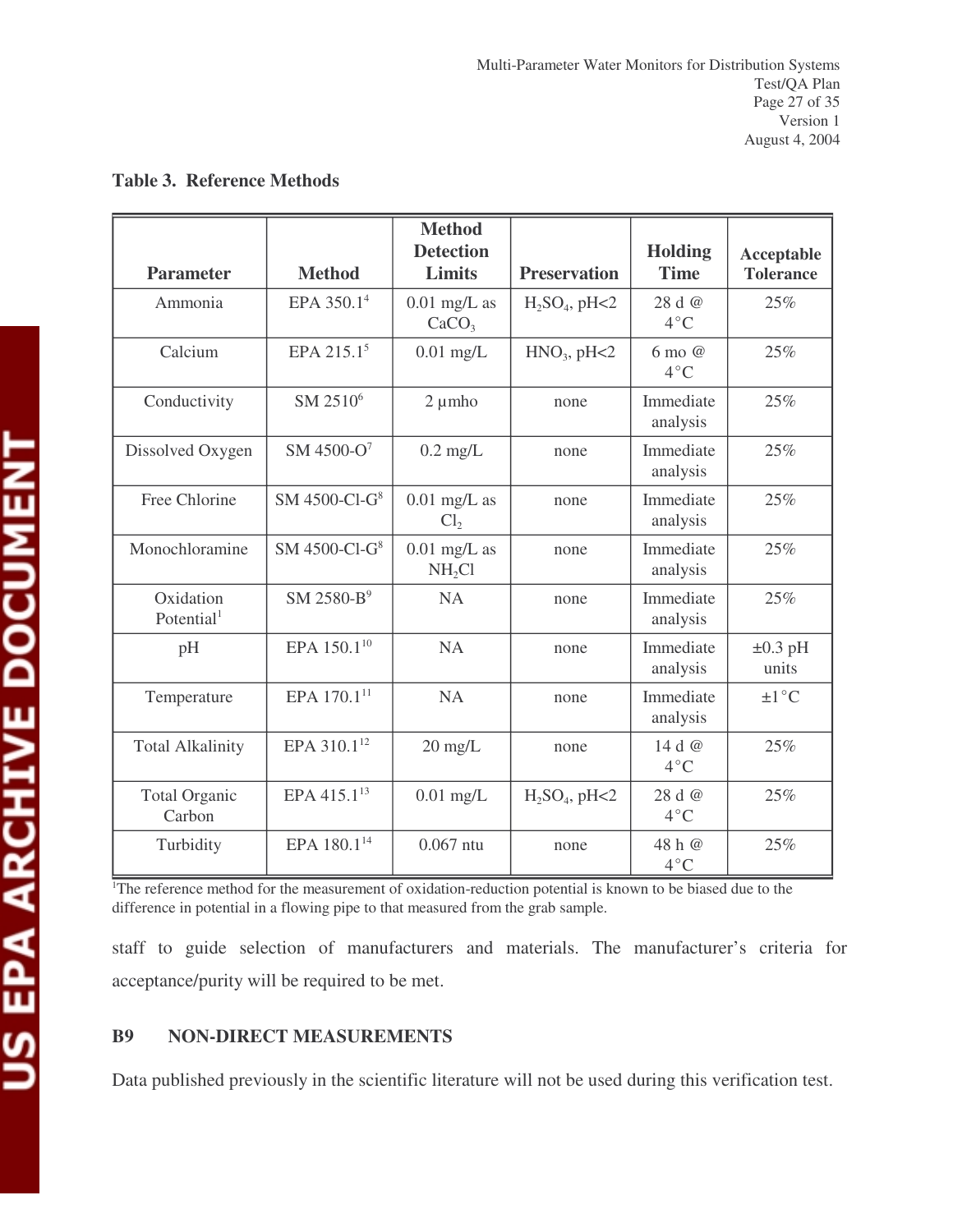#### **B10 DATA MANAGEMENT**

Various types of data will be acquired and recorded electronically or manually by Battelle technical staff during this verification test. Table 4 summarizes the type of data to be recorded. All data and observations for the operation of the monitors will be documented by vendors or Battelle technical staff on data sheets or in laboratory record books. Results from the laboratory reference instruments will be compiled by T&E Facility staff in electronic format and submitted to Battelle immediately upon obtaining results.

Records received by or generated by any of the Battelle or T&E Facility technical staff during the verification test will be reviewed by a Battelle staff member within two weeks of receipt or generation, respectively, before the records are used to calculate, evaluate, or report verification results. If a Battelle staff member generated the record, this review will be performed by a Battelle technical staff member involved in the verification test, but not the staff member that originally received or generated the record. The review will be documented by the person performing the review by adding his/her initials and date to the hard copy of the record being reviewed. In addition, data calculations performed by Battelle or T&E Facility technical staff will be spot-checked by Battelle technical staff to ensure that calculations are performed correctly. Calculations to be checked include any statistical calculations described in this test/QA plan. The data obtained from this verification test will be compiled and reported independently for each multi-parameter water monitor. Results for multi-parameter water monitors from different vendors will not be compared with each other.

During the course of any assessment or audit, the Battelle Quality Manager will inform the technical staff of any immediate corrective action that should be taken. If serious quality problems exist, the Battelle Quality Manager is authorized to stop work. Once the assessment report has been prepared, the Verification Test Coordinator will ensure that a response is provided for each adverse finding or potential problem, and will implement any necessary follow-up corrective action. The Battelle Quality Manager will ensure that follow-up corrective action has been taken.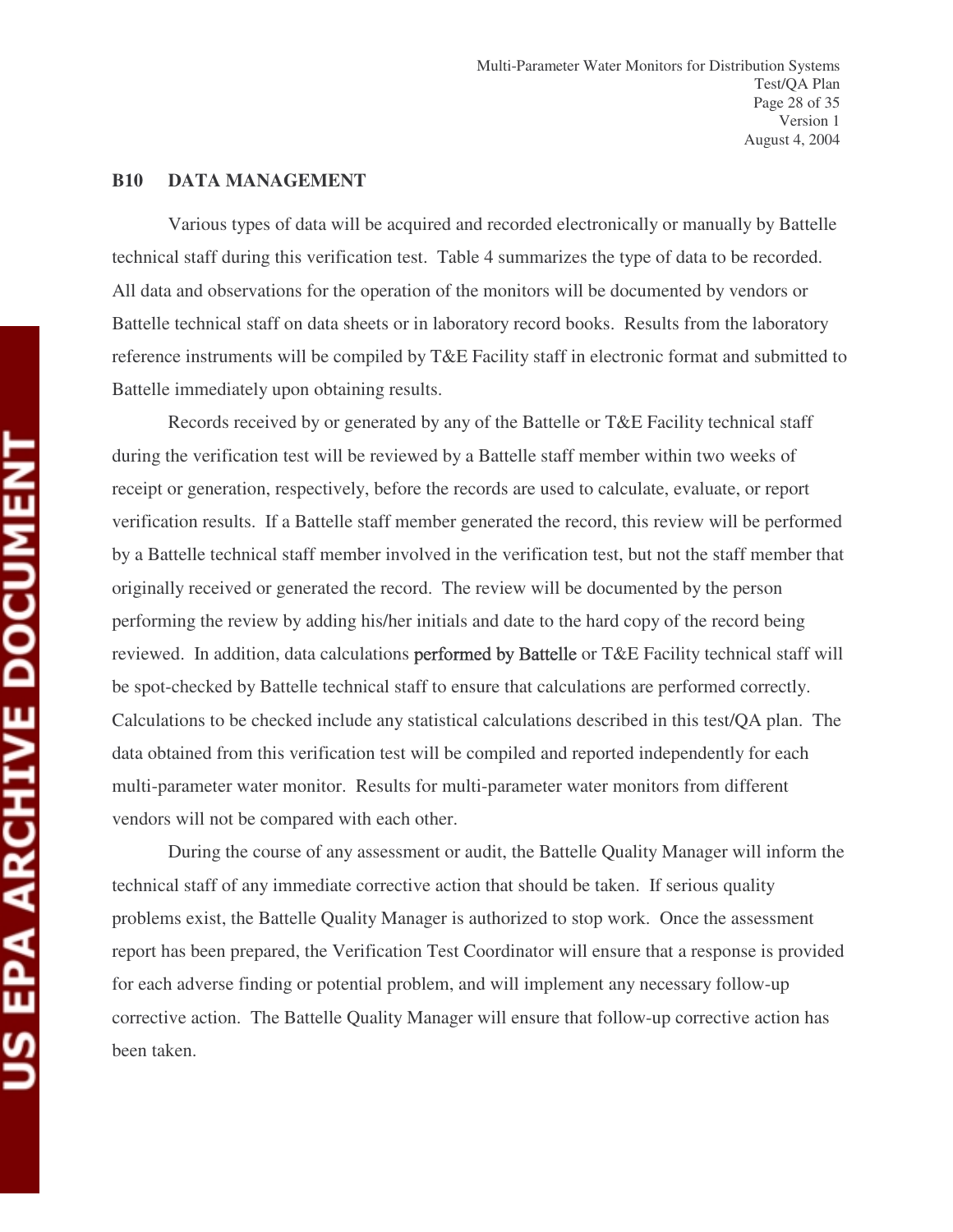| Data to Be<br><b>Recorded</b>                  | <b>Where Recorded</b>                                                                                            | <b>How Often</b><br><b>Recorded</b>                             | $\mathbf{B}\mathbf{v}$<br>Whom            | <b>Disposition of Data</b>                                                                                  |
|------------------------------------------------|------------------------------------------------------------------------------------------------------------------|-----------------------------------------------------------------|-------------------------------------------|-------------------------------------------------------------------------------------------------------------|
| Dates, times, and<br>details of test<br>events | ETV data sheets<br>and testing<br>notebook                                                                       | Start/end of test,<br>and at each change<br>of a test parameter | <b>Battelle</b><br>and<br>T&E<br>Facility | Used to<br>organize/check test<br>results; manually<br>incorporated in data<br>spreadsheets as<br>necessary |
| Calibration<br>information                     | ETV data sheets<br>and testing<br>notebook                                                                       | Prior to sample<br>preparation                                  | <b>Battelle</b>                           | Manually<br>incorporated in data<br>spreadsheets as<br>necessary                                            |
| Multi-parameter<br>water monitor<br>results    | Recorded<br>electronically by<br>each monitor and<br>then downloaded<br>to computer at the<br>close of each day. | Recorded<br>continuously.                                       | <b>Battelle</b>                           | Comma delimited<br>text files.                                                                              |
| Reference method<br>procedures                 | ETV laboratory<br>record books, or<br>data recording<br>forms                                                    | Throughout sample<br>analysis process                           | T&E<br>Facility                           | Transferred to<br>spreadsheets or<br>laboratory record<br>book                                              |

**Table 4. Summary of Data Recording Process**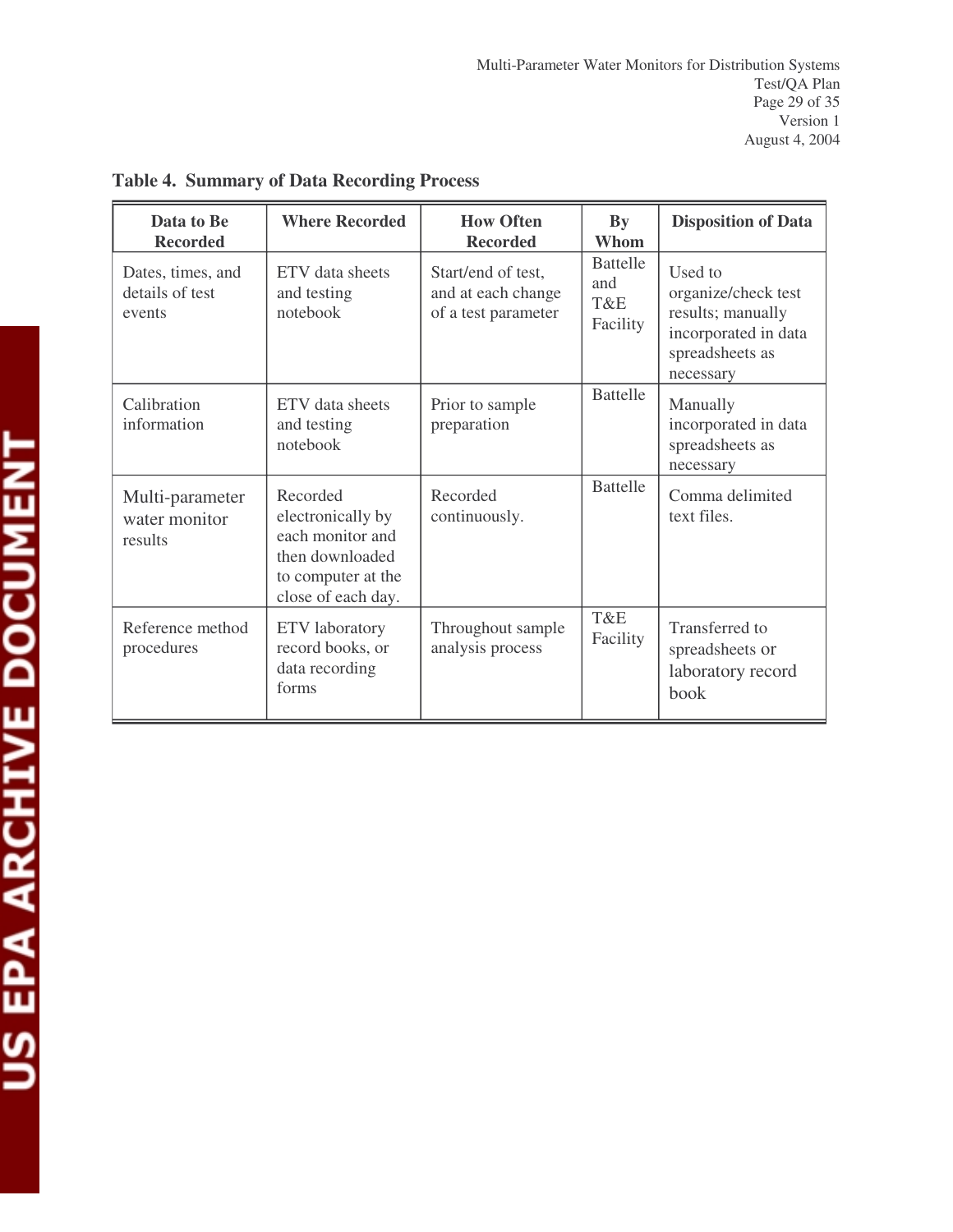#### **SECTION C**

#### **ASSESSMENT AND OVERSIGHT**

#### **C1 ASSESSMENTS AND RESPONSE ACTIONS**

Every effort will be made in this verification test to anticipate and resolve potential problems before the quality of performance is compromised. One of the major objectives of the test/QA plan is to establish mechanisms necessary to ensure this. Internal quality control measures described in this test/QA plan, which is peer reviewed by a panel of outside experts, implemented by the technical staff and monitored by the Verification Test Coordinator, will give information on data quality on a day-to-day basis. The responsibility for interpreting the results of these checks and resolving any potential problems resides with the Verification Test Coordinator. Technical staff have the responsibility to identify problems that could affect data quality or the ability to use the data. Any problems that are identified will be reported to the Verification Test Coordinator, who will work to resolve any issues. Action will be taken to control the problem, identify a solution to the problem, and minimize losses and correct data, where possible. Independent of T&E Facility and EPA QA activities, Battelle will be responsible for ensuring that the following audits are conducted as part of this verification test.

#### C1.1 Performance Evaluation Audits

A PE audit will be conducted to assess the quality of the reference measurements made in this verification test. Each type of reference measurement will be compared with an independent instrument or a NIST-traceable standard that is independent of those used during the testing as part of the PE audit. The results of the PE audit must be within the acceptable tolerances provided in Table 3. If the results do not meet this requirement, they will be repeated. If the outlying results persist, a change in reference instrument, and a repeat of the PE audit may have to be considered. This audit will be performed once at the start of the verification test, and will be the responsibility of the Verification Test Coordinator or designee.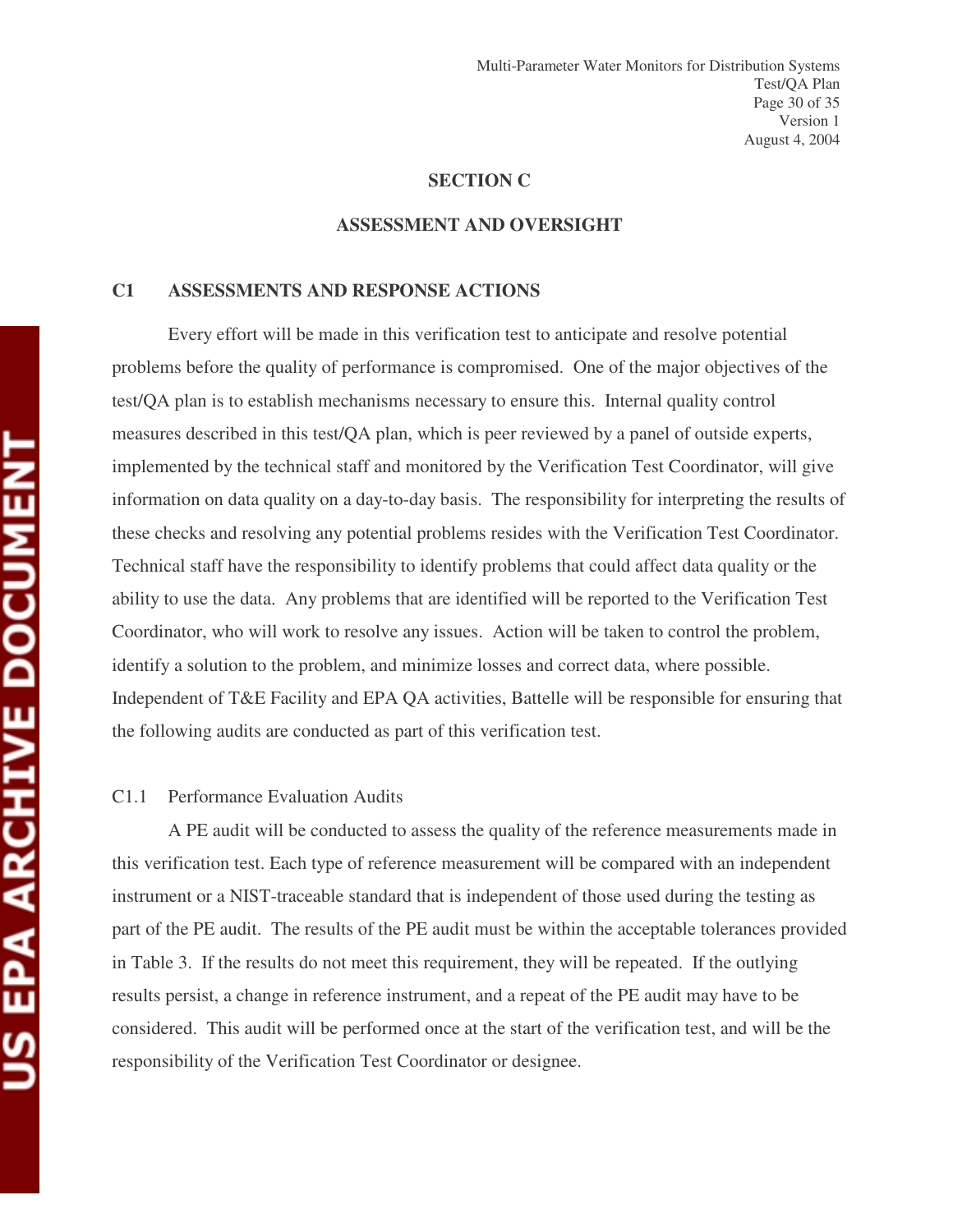#### C1.2 Technical Systems Audits

The Battelle Quality Manager will perform a technical systems audit (TSA) at least once during this verification test. The purpose of this audit is to ensure that the verification test is being performed in accordance with the AMS Center QMP<sup>1</sup>, this test/QA plan, published reference methods, and any SOPs used by the T&E Facility. In this audit, the Battelle Quality Manager, or designee, may review the reference methods used, compare actual test procedures to those specified or referenced in this plan, and review data acquisition and handling procedures. A TSA report will be prepared, including a statement of findings and the actions taken to address any adverse findings. The EPA AMS Center Quality Manager will receive a copy of Battelle's TSA report. At EPA's discretion, EPA QA staff may also conduct an independent on-site TSA during the verification test. The TSA findings will be communicated to technical staff at the time of the audit and documented in a TSA report.

#### C1.3 Data Quality Audits

The Battelle Quality Manager will audit at least 10% of the verification data acquired in the verification test. The Battelle Quality Manager will trace the data from initial acquisition, through reduction and statistical comparisons, to final reporting. All calculations performed on the data undergoing the audit will be checked.

#### C1.4 QA/QC Reporting

Each assessment and audit will be documented in accordance with Section 3.3.4 of the AMS Center QMP<sup>1</sup>. The results of the technical systems audit will be submitted to EPA. Assessment reports will include the following:

- Identification of any adverse findings or potential problems
- Response to adverse findings or potential problems
- Recommendations for resolving problems
- Confirmation that solutions have been implemented and are effective
- Citation of any noteworthy practices that may be of use to others.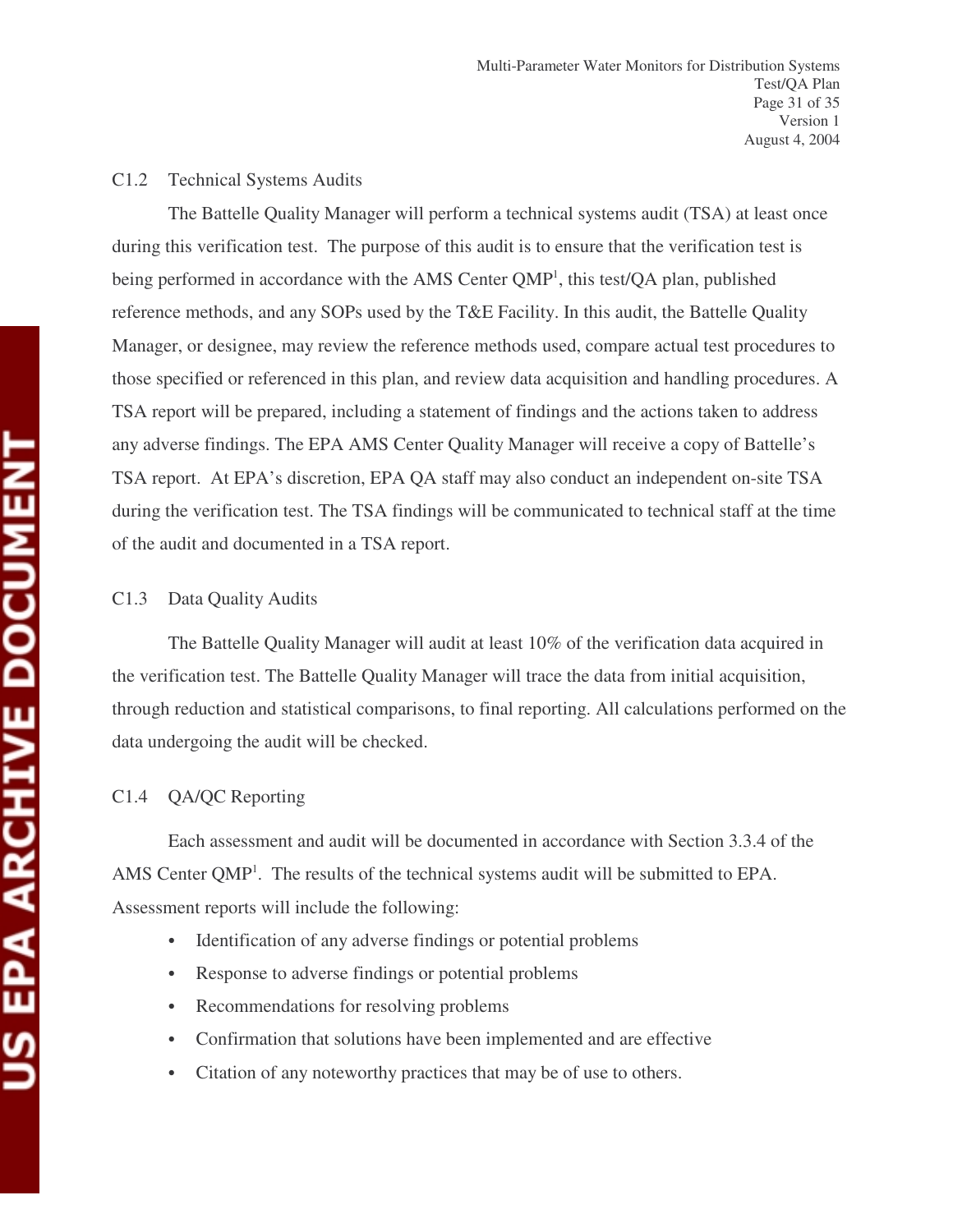#### **C2 REPORTS TO MANAGEMENT**

The Battelle Quality Manager, during the course of any assessment or audit, will identify to the technical staff performing experimental activities any immediate corrective action that should be taken. If serious quality problems exist, the Battelle Quality Manager is authorized to stop work. Once the assessment report has been prepared, the Verification Test Coordinator will ensure that a response is provided for each adverse finding or potential problem and will implement any necessary follow-up corrective action. The Battelle Quality Manager will ensure that follow-up corrective action has been taken. The test/QA plan and final report are reviewed by EPA AMS Center quality assurance staff and the EPA AMS Center program management staff. Upon final review and approval, both documents will then be posted on the ETV website (www.epa.gov/etv).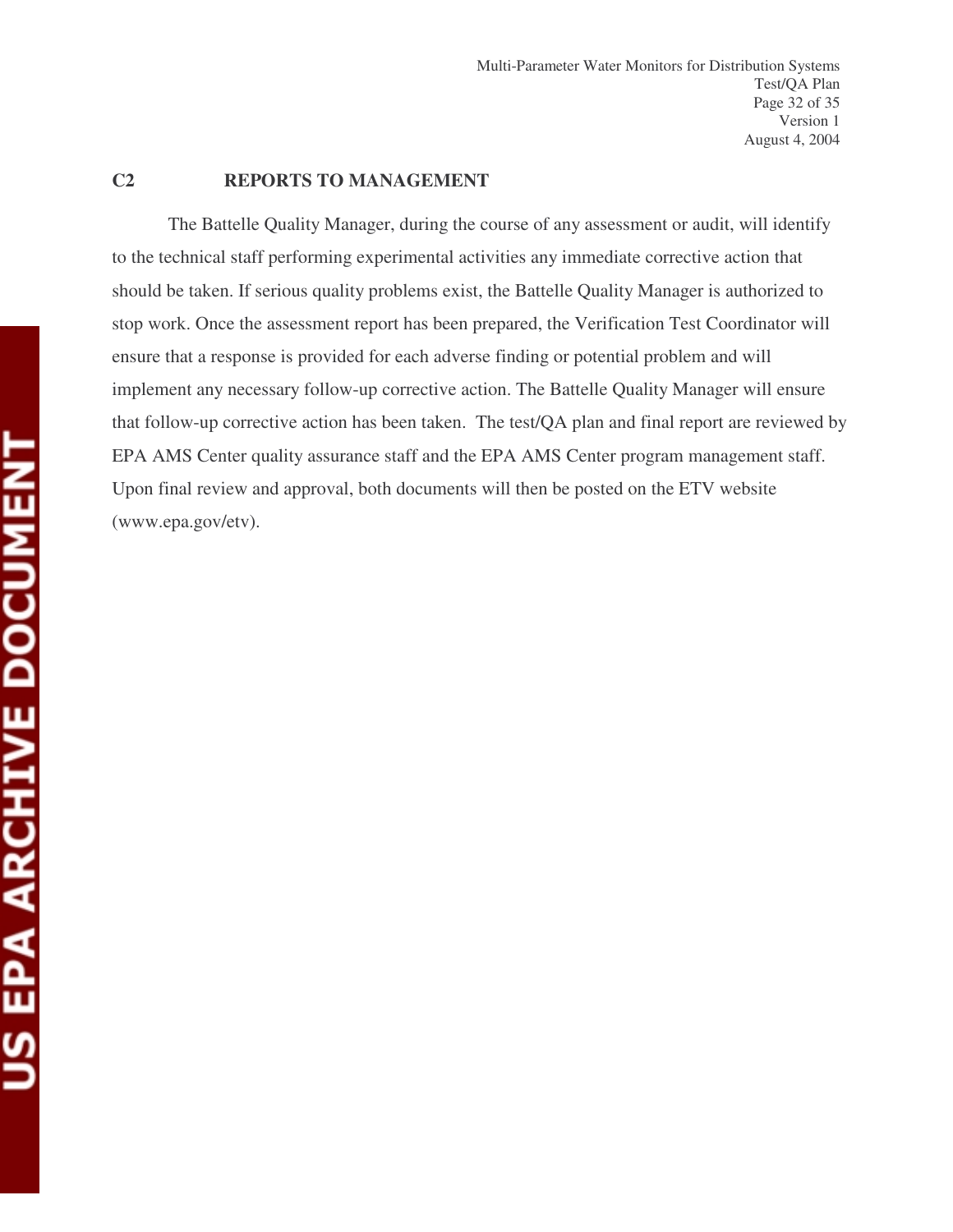#### **SECTION D**

#### **DATA VALIDATION AND USABILITY**

#### **D1 DATA REVIEW, VALIDATION, AND VERIFICATION REQUIREMENTS**

The key data review requirements for the verification test are the collection of QC samples as outlined in the test/QA plan, a comparison of field data sheet comments against final data to flag any suspect data, and a review of final data to resolve any questions about apparent outliers. The QA audits, as described within this document are designed to assure the quality of this data.

#### **D2 VALIDATION AND VERIFICATION METHODS**

Section C1, the Assessment and Response section, provides a thorough description of the validation safeguards employed for this verification test.

### **D3 RECONCILIATION WITH USER REQUIREMENTS**

The data will be compiled into an ETV verification report. The report will be submitted to EPA in Word Perfect and Adobe pdf format and subsequently posted on the ETV website.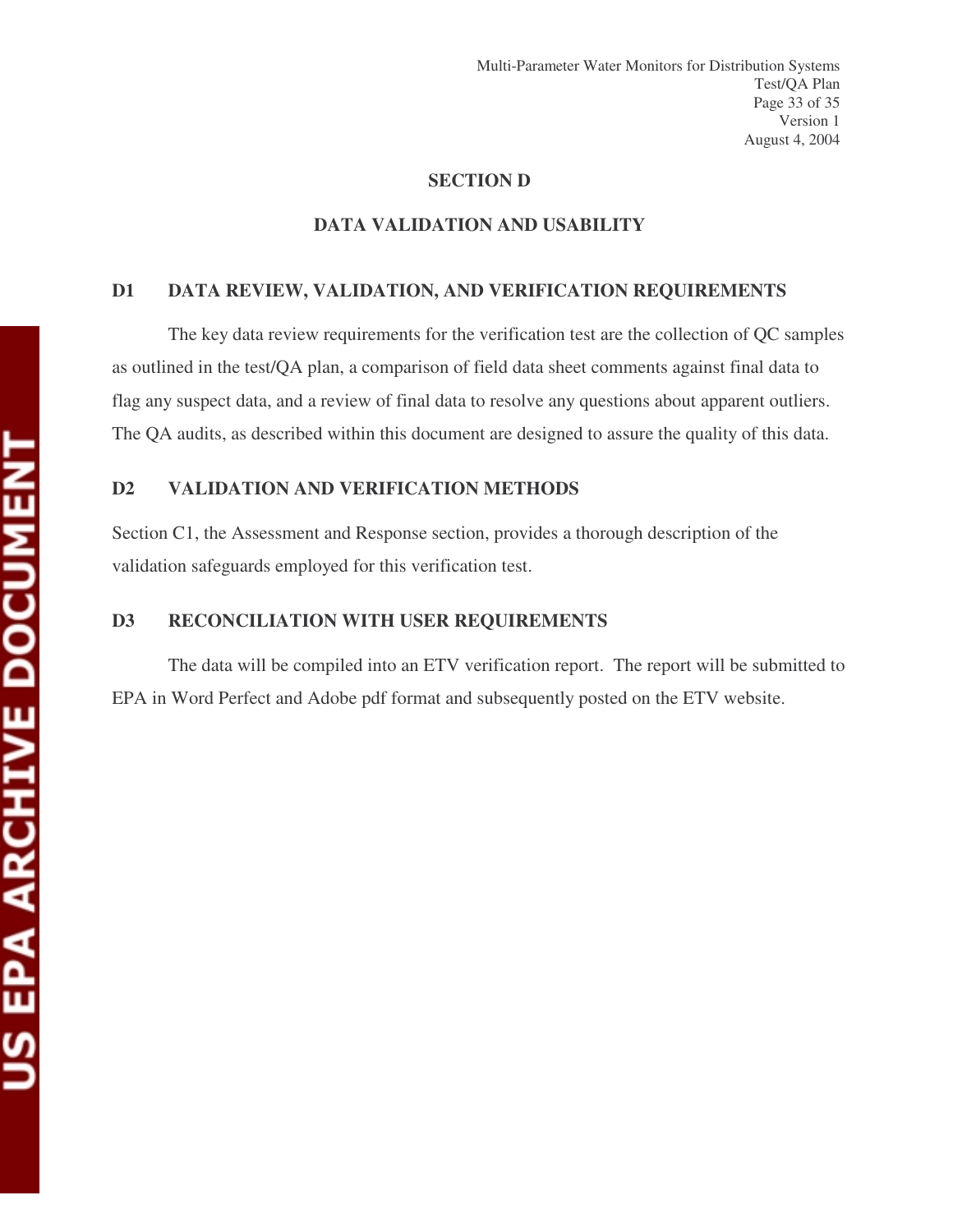#### **SECTION E**

#### **REFERENCES**

- 1. Quality Management Plan for the ETV Advanced Monitoring Systems Center, Version 5.0, U.S. EPA Environmental Technology Verification Program, Battelle, Columbus, Ohio, March 2004.
- 2. "Environmental Technology Verification Program Quality Management Plan", December 2002, EPA/600/R-03/021.
- 3. Battelle SOP ASAT I-009. Footnote 3, *Sample Chain of Custody*, Draft June 2004.
- 4. U.S. EPA, EPA Method 350.1, Nitrogen, Ammonia in *Methods for Chemical Analysis of Water and Wastes*, EPA/600/4-79/020, March 1983.
- 5. U.S. EPA, EPA Method 215.1, Calcium in *Methods for Chemical Analysis of Water and Wastes*, EPA/600/4-79/020, March 1983.
- 6. American Public Health Association, et al., SM 2510 Conductivity in *Standard Methods for the Examination of Water* and Wastewater. 19th Edition, Washington, D.C., 1997.
- 7. American Public Health Association, et al., SM 4500-O Dissolved Oxygen in *Standard Methods for the Examination of Water and Wastewater*. 19th Edition, Washington, D.C., 1997.
- 8. American Public Health Association, et al., SM 4500-G Residual Chlorine in *Standard Methods for the Examination of Water and Wastewater*. 19th Edition, Washington, D.C., 1997.
- 9. American Public Health Association, et al., SM 2580-B Electrochemical Potential in *Standard Methods for the Examination of Water and Wastewater*. 19th Edition, Washington, D.C., 1997.
- 10. U.S. EPA, EPA Method 150.1, pH in *Methods for Chemical Analysis of Water and Wastes*, EPA/600/4-79/020, March 1983.
- 11. U.S. EPA, EPA Method 170.1, Temperature in *Methods for Chemical Analysis of Water and Wastes*, EPA/600/4-79/020, March 1983.

12. U.S. EPA, EPA Method 310., Alkalinity in *Methods for Chemical Analysis of Water and Wastes*, EPA/600/4-79/020, March 1983.

13. U.S. EPA, EPA Method 415.1, Total Organic Carbon in *Methods for Chemical Analysis of Water and Wastes*, EPA/600/4-79/020, March 1983.